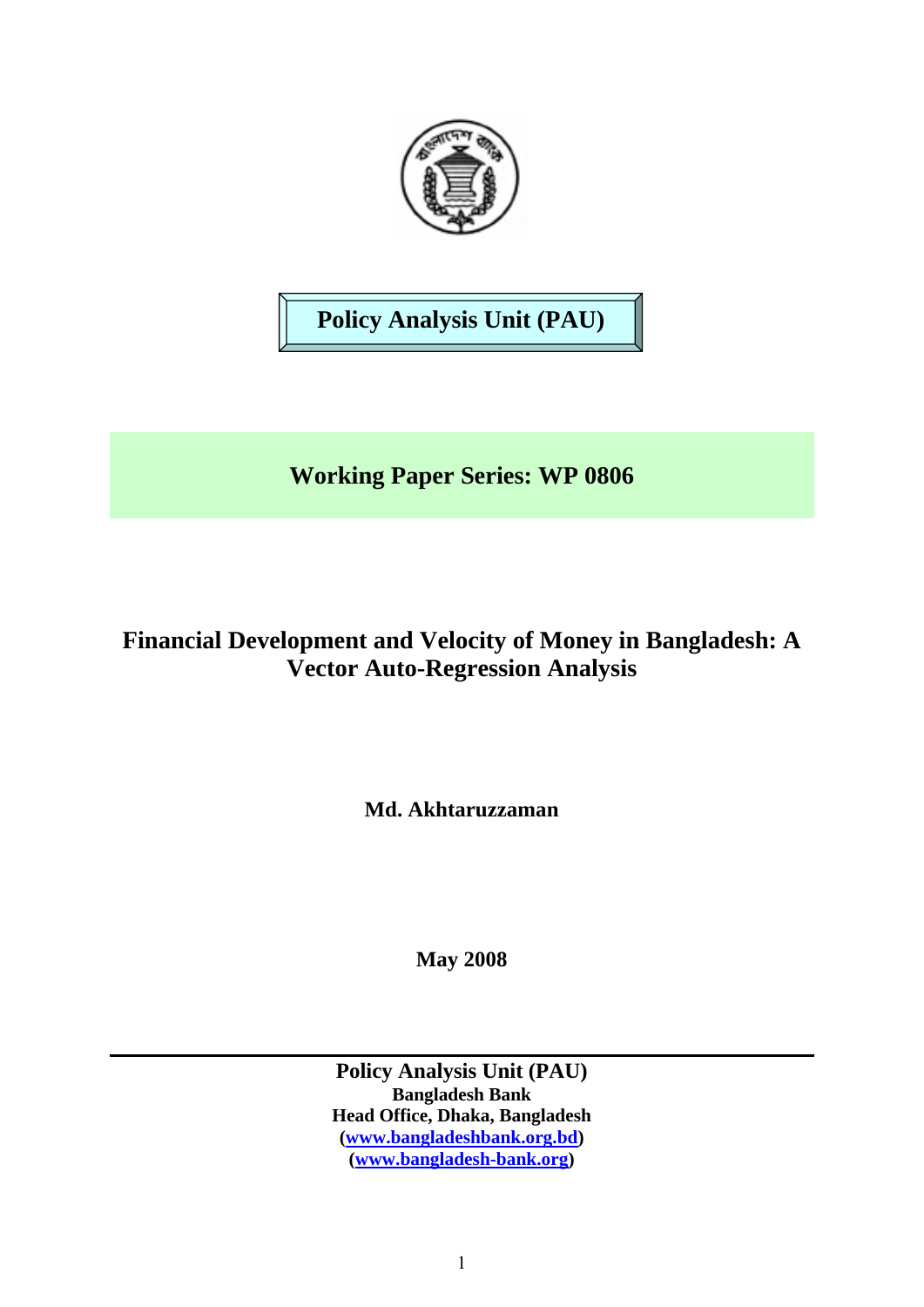

**Policy Analysis Unit\* (PAU)** 

**Working Paper Series: WP 0806** 

# **Financial Development and Velocity of Money in Bangladesh: A Vector Auto-Regression Analysis**

# **Md. Akhtaruzzaman**

**Senior Research Economist Policy Analysis Unit Bangladesh Bank** 

# **May 2008**

# **Copyright © 2008 by Bangladesh Bank**

*\* In an attempt to upgrade the capacity for research and policy analysis at Bangladesh Bank (BB), PAU prepares and publishes Working Papers on macroeconomic issues as a part of its routine activities. These papers reflect research in progress, and as such comments are most welcome. It is expected that these papers would eventually be published in learned journals after undergoing due review process. Neither the Board of Directors nor the management of, or any agency of the Government of Bangladesh necessarily endorses any or all of the views expressed in these papers. The latter reflects views based on professional analysis carried out by the staff of Bangladesh Bank, and hence the usual caveat of research reports applies.*

**An electronic version of this paper is available at:** 

**[www.bangladeshbank.org.bd](http://www.bangladeshbank.org.bd/) [www.bangladesh-bank.org](http://www.bangladesh-bank.org/)**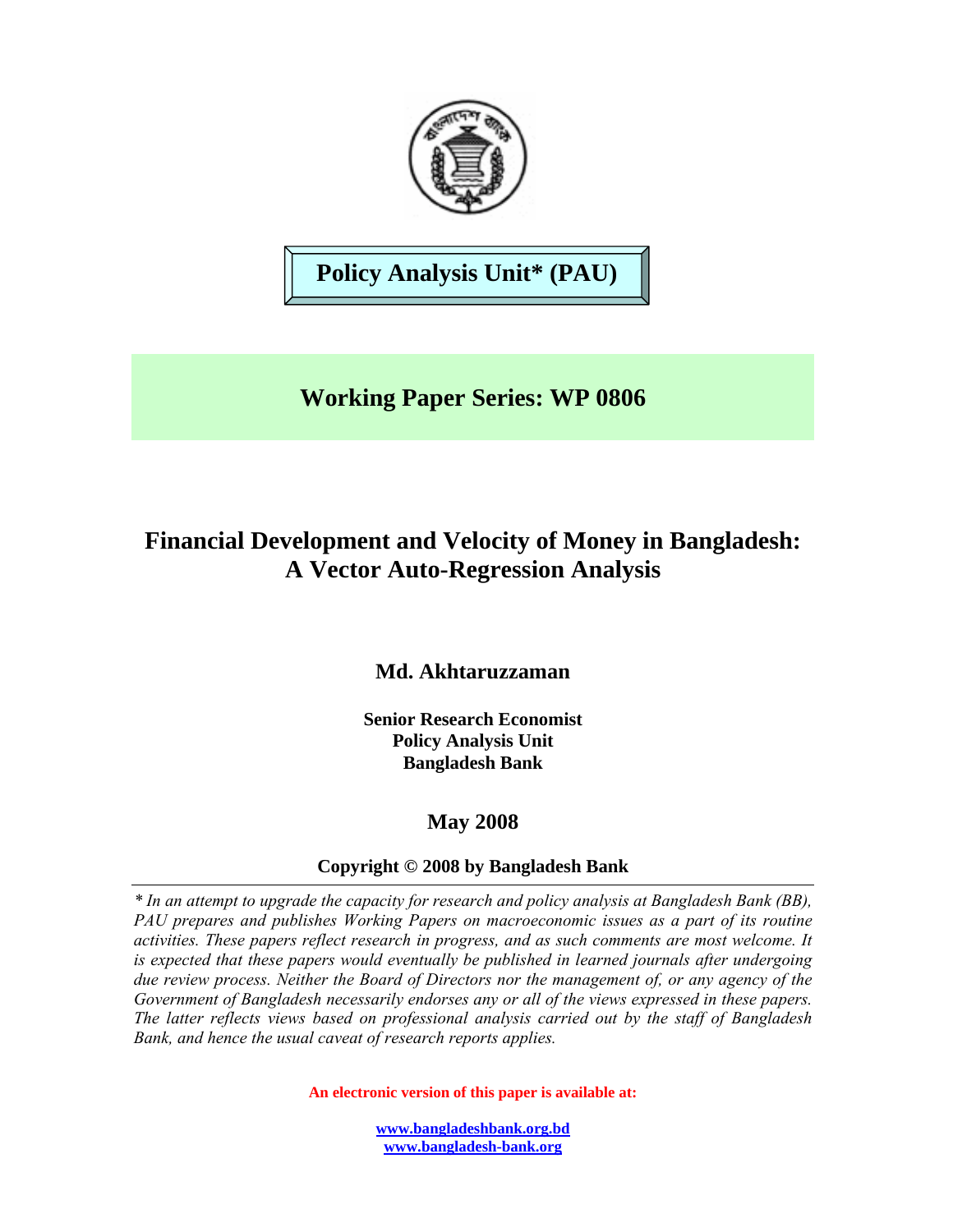# <span id="page-2-0"></span>**Financial Development and Velocity of Money in Bangladesh: A Vector Auto-Regression Analysis**

Md. Akhtaruzzaman $<sup>1</sup>$  $<sup>1</sup>$  $<sup>1</sup>$ </sup>

## **Abstract**

The study uses co-integration and vector auto-regression (VAR) techniques to identify the determinants of income velocity of money (VM) in Bangladesh. The analysis covers both narrow money (M1) and broad money (M2). The co-integration results support a negative relationship of VM with economic growth indicating a declining VM over time in Bangladesh. It is observed that financial development, as measured by its proxies, affects VM negatively. As such, having a declining VM with financial development, the potential adverse impact of expansionary monetary policy is likely to be small in Bangladesh. The VAR estimates show that two variables, real GDP growth and financial development, jointly account for around half of the variance of speed of VM for both M1 and M2. Inflation expectation appears to have a strong influence on VM. The results show that it is important for the monetary authorities to take into account both stages of economic and financial development in forecasting VM for designing effective monetary policy in Bangladesh.

**Key words:** velocity of narrow and broad money, safe limit to monetary expansion, financial development, inflation expectation, Cambridge equation of exchange, money multiplier, rate of monetization, co-integration, unit root test, VAR, forecast error variance.

**JEL Classifications:** C32, E44, E47, E51, E58

<sup>&</sup>lt;sup>1</sup> Senior Research Economist, Policy Analysis Unit (PAU), Bangladesh Bank, Dhaka, Bangladesh. The author is extremely grateful to Dr. Mustafa K. Mujeri, Chief Economist, Bangladesh Bank for giving useful guidance, valuable comments and suggestions in preparing this paper. The views expressed in the paper, are, however, author's own and do not necessarily reflect those of Bangladesh Bank. The usual disclaimer applies. Comments and suggestions on the paper are most welcome and should be forwarded to raisaakhtar@yahoo.com.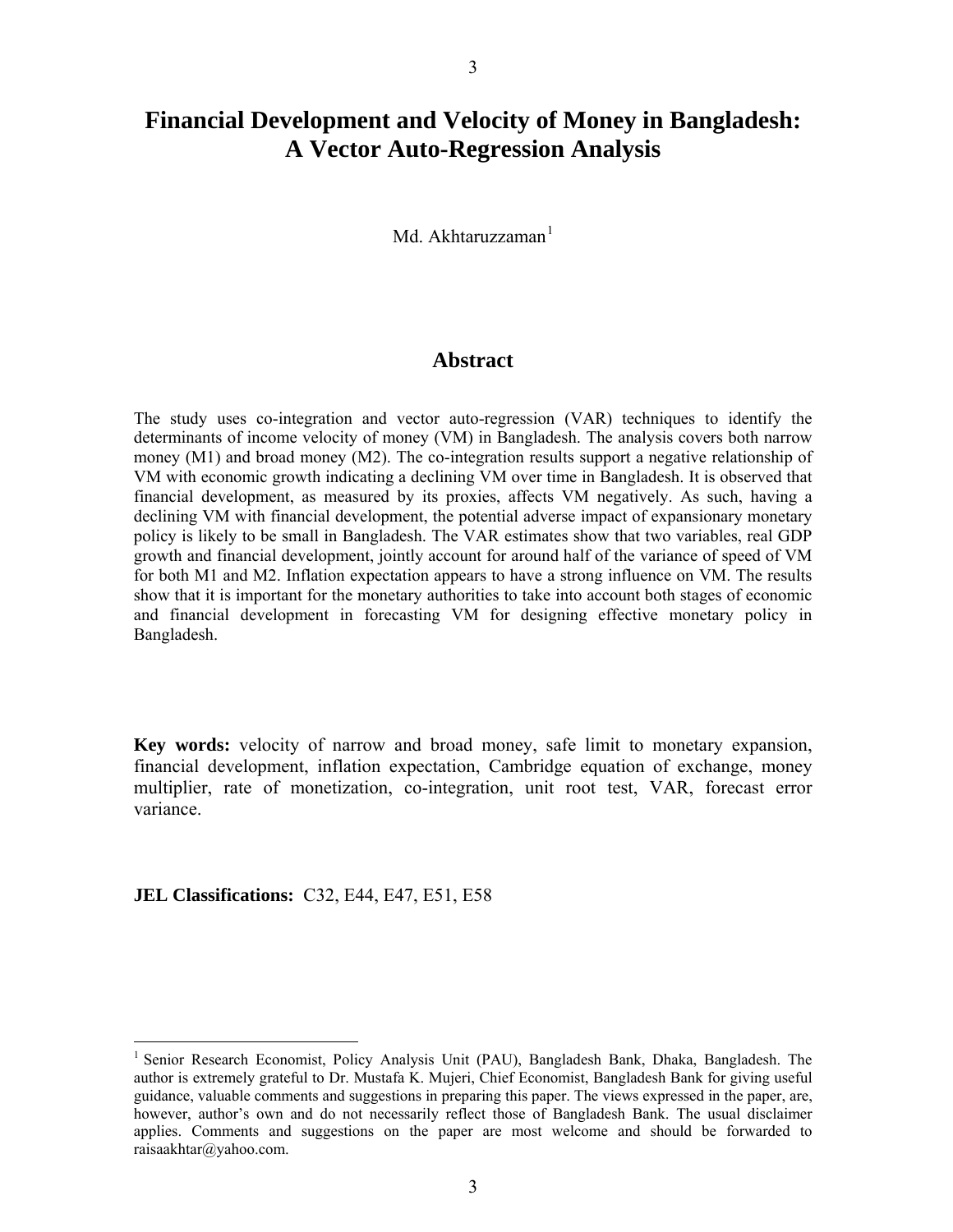## <span id="page-3-0"></span>**I. Introduction**

A good understanding of the behavior of the income velocity of money (VM) is important in setting credible monetary policy programs since VM exerts powerful influence in determining the desired (or required) future stock of money in the economy. In fact, the numerical value of VM and its determining factors play substantial role in ensuring the effectiveness of monetary policy for promoting price stability and stimulating economic growth. In other words, reliable estimates of VM and its forecasts on likely changes in future especially in a country like Bangladesh where yearly economic growth fluctuates due to exogenous shocks resulting from natural disasters and other unforeseen events, are critical to conducting efficient monetary policy operations. It is important since when VM is unpredictable, demand for money is likely to be unstable making the standard relationship between GDP, inflation, and money supply uncertain contributing to weak effectiveness of monetary policy.

In recent years, VM has gained increasing importance in analyzing the efficacy of monetary policy in Bangladesh. As such the objective of this paper is to identify the determinants of VM in Bangladesh. Also, the paper examines whether the stage of economic development has any influence on the historical value of velocity. This has been examined by using a hybrid model of Friedman's modern quantity theory and the Keynesian version of the liquidity preference theory. In addition, the issue as to whether the behavior of prices governs the value of income velocity of money has been analyzed since a critical concern of the monetary authority is to ensure adequate supply of money without causing inflation. If VM falls as per capita real GDP rises, the monetary authority can issue more money and obtain a greater leverage on resources than if VM remains constant or rises. The paper examines these issues in the context of Bangladesh and draws relevant policy implications.

The paper is organized as follows. After this brief introduction, section II provides an outline of relevant conceptual issues while section III reviews the theoretical underpinnings related to VM. Section IV analyzes the present status of financial sector liberalization and development in Bangladesh and its potential impact on the predictability of the velocity of money. Section V outlines a basic theoretical analysis of the specification of income velocity of money function. Section VI discusses the data base and its sources and explores the empirical methodology related with the estimation of the velocity of money equation and the econometric estimation results are discussed subsequently. Finally, section VII summarizes the major findings and their policy implications.

## **II. Income Velocity of Money: Conceptual Issues**

In practice, VM is taken as the average number of times that a national currency (Taka for Bangladesh) is spent in a year. Hence, it can be defined as the ratio of nominal GDP (P\*Y) to money supply (M). There are some closely related concepts like the degree of monetization of the economy (M/PY) which is the reciprocal of VM. Similarly, VM is the reciprocal of money multiplier (MM). As such, the estimate of the safe limit to monetary expansion for year  $(t+1)$  is conditioned by the forecasted value of VM together with expected future growth of GDP and projected inflation rate for the year  $t+1$ <sup>[2](#page-3-0)</sup>. In this

<sup>&</sup>lt;sup>2</sup> Let Y<sub>t</sub> = real income and y<sub>t</sub> = nominal income. Then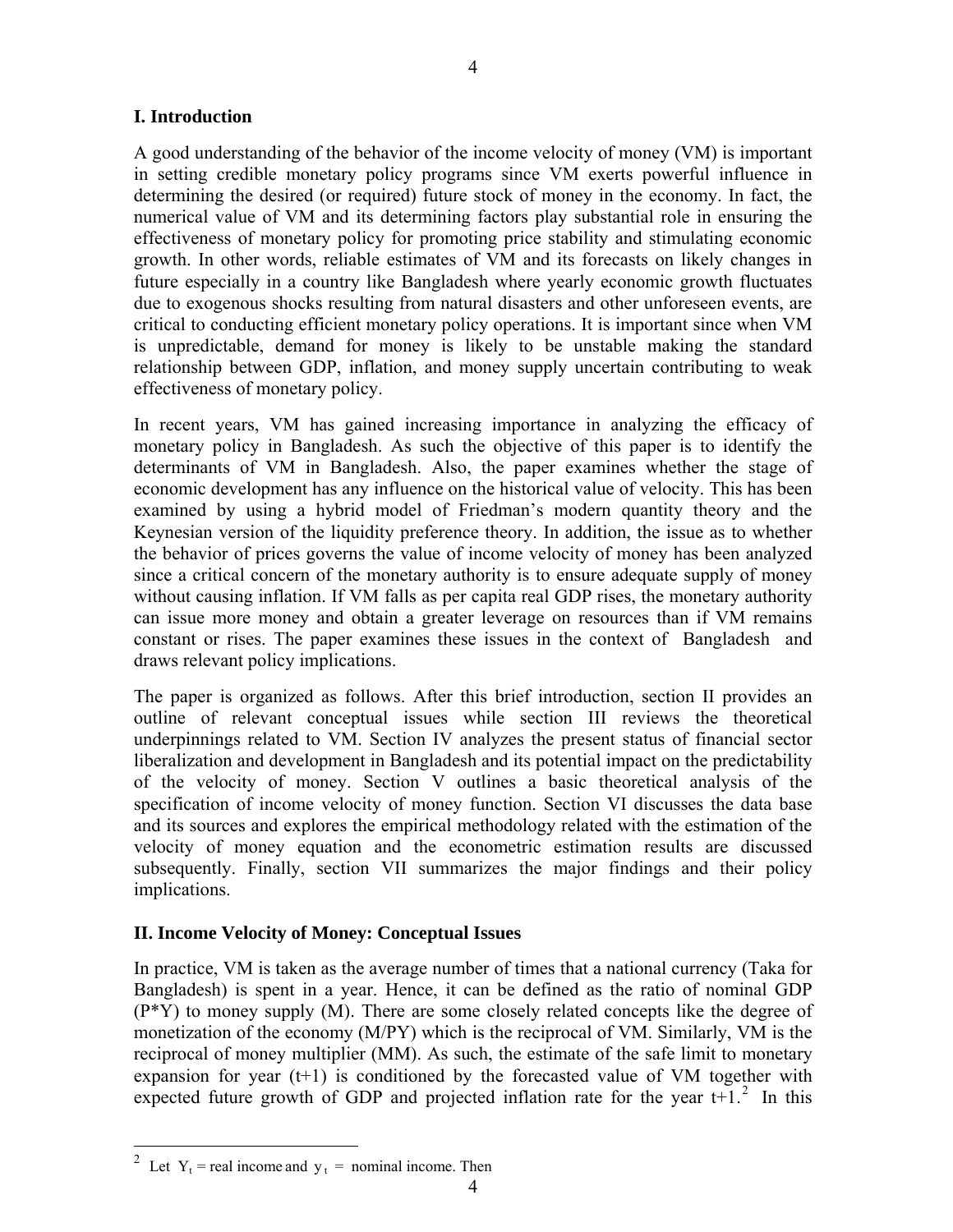<span id="page-4-0"></span>context, the modern version (cash balance version) of the quantity theory of money (known as the Cambridge equation of exchange) gives:

 $M_t V M_t = P_t Y_t$ 

The above equation for period t+1 is,

 $M_{t+1}$  V $M_{t+1} = P_{t+1} Y_{t+1}$ ;

which, using growth formula can be written as:

 $M_t(1 + m) VM_t(1 + v m) = P_t(1 + p)Y_t(1 + y)$ 

or,  $(1 + m)$   $(1 + v m) = (1 + p) (1 + y)$  since  $P_t Y_t / M_t V M_t = 1$ 

Therefore,  $(1 + m)(1 + ym) = (1 + p)(1 + y)$ 

From above we get

 $M = [(1 + p) (1 + y)/(1 + y)] - 1$ 

where,  $M =$  money supply,  $VM =$  income velocity of money,  $P =$  price level, and Y = real income; and all lower case letters indicate growth rate of the corresponding variables.

As Short (1973) has suggested, the behavior of VM is an important determinant of how much financial resources an economy can generate through the operations of its financial system without eroding it through higher inflation. Therefore, it is clear that the behavior of VM determines the extent of command that the monetary authority has over monetary institutions to ensure higher economic growth without causing inflation. For example, if VM falls as per capita real GDP rises, the monetary authority can issue more money and obtain a greater leverage on resources than if VM remains constant or rises.<sup>[3](#page-4-0)</sup>

 $y_t = P_t Y_t$  and  $y_{t+1} = P_{t+1} Y_{t+1}$ . Taking p as the growth rate of price and  $\hat{y}$  as the GDP growth rate we can write:  $(1 + \hat{y}) = (1 + p) (1 + \hat{y})$ ; since,  $P_t Y_t / y_t = 1$  $y_t(1 + \hat{y}) = P_t(1 + p) Y_t(1 + \hat{y}).$ Therefore we get  $\Rightarrow \hat{y} = [(\hat{1} + \hat{p}) (\hat{1} + \hat{y})] - 1$  --------------------- (1)

As we know d (log y) /dt =  $1/y$  \* dy/dt ;  $\Rightarrow$  d log y = dy/y =  $\hat{y}$  $\Rightarrow$  therefore, also  $\Rightarrow$  d log Y = dY/Y =  $\hat{Y}$ ; d log P = dP/P = p Since income elasticity of the demand for nominal money =  $\zeta_{\text{md}} = M/\hat{y}$ ,

after putting the value of  $\hat{y}$  from (1) and re-arranging terms we get  $\Rightarrow$  $M = \zeta_{\text{md}} * \hat{y} = \zeta_{\text{md}} * [\{ (1 + p) (1 + \hat{y}) \} - 1 ]$ 

3<br>Assuming the income elasticity of nominal demand for money  $\zeta_{\text{md}} = 1.25$ , the safe limit of monetary expansion under alternative assumptions of income growth and inflation rate can be estimated as follows: Case 1: Let  $p = 8.0\%, \hat{Y} = 6.0\%, \zeta_{\text{md}} = 1.25$ ; then  $\hat{y} = 14.48\%, M = 18.1\%, VM = -3.1$ Case 2: Let  $p = 8.5\%$ ,  $\hat{Y} = 6.0\%$ ,  $\zeta_{\text{md}} = 1.25$ , then  $\hat{y} = 15.01\%$ ,  $M = 18.8\%$ , VM = -3.2. Case 3:  $p = 10.0\%, \hat{Y} = 6.0\%, \zeta_{\text{md}} = 1.25$ , then  $\hat{y} = 16.6\%, M = 20.8\%, V = -3.4$ The above examples imply that when growth of V declines, we need to increase the money supply at a higher rate and when VM grows we need to increase the size of money stock at a slower rate.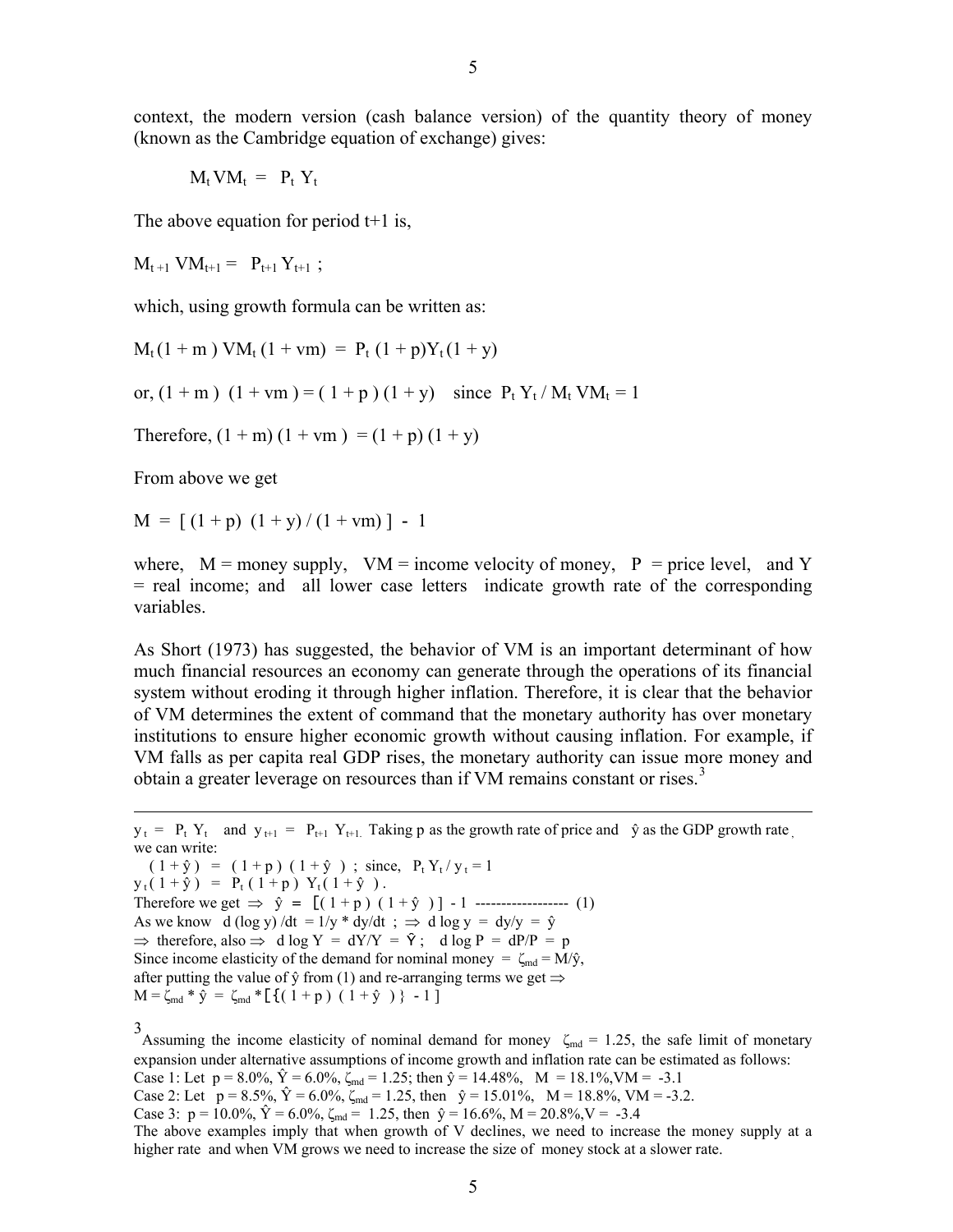#### <span id="page-5-0"></span>**III. Review of Literature**

 $\overline{a}$ 

The origin of the theoretical analysis on VM can be traced back to the classical quantity theory of money giving direct causal nexus between two variables; price (only unknown variable) and the money supply (determined by the monetary authority that is, central bank and/or ministry of finance). The other two variables, velocity of money (VM) and real income (Y) are taken as constant so that VM has only a passive role. The theoretical justification behind holding VM constant originates from the belief of the classicists that real income (volume of GDP) stays constant in both short and long runs and hence, VM is also constant, that is, the real income is given as fixed since the economy operates in full employment equilibrium and any deviations will be automatically cleared by price and money (so that the equilibrium is stable). The classicists believed that VM depends on some exogenous factors, that are not subjected to much change both in short and long runs, such as:

- psychology of individuals regarding lending and borrowing behaviors;
- social and institutional factors determining mode of payment and people's saving behavior; and
- customs and conventions prevailing in society and affecting people's lendingborrowing behaviors;

Classicists believed that since these factors are unlikely to change substantially even in the long run, VM can rightly be assumed as constant (Kurihara 1951, Chandler 1962). In this way, classicists made the role of VM passive or subsidiary (as parametric constant); that can be taken as constant for a long time.

However, Keynes' 'liquidity preference theory' injected new dimensions into the monetary theoretic aspect of the quantity theory using the income-expenditure macroeconomic framework. The liquidity preference theory of Keynes argued that the classical quantity theory provides a partial view of money demand forces in the economy. In fact, classical quantity theory only considers transaction and precautionary demands for money but does not take into account other important components such as the speculative money demand for money, important to explain cyclical fluctuations of macroeconomic variables like aggregate demand. So the quantity theory was reformulated by adding the speculative money demand component to transaction and precautionary demand components in order to obtain realistic money demand estimates. But the potential role of velocity of money remained inadequately addressed.

In the modern version of the quantity theory, Friedman argued against treating VM as a parameter and explored the variables which could determine the size of VM.<sup>[4](#page-5-0)</sup> Since then VM has been gaining due attention of researchers. After recent developments of the monetary theoretic approach to balance of payments and its integration into aggregate macroeconomic model, developed by Polak and rigorously formulated by Mundel and Flemming, the role of VM has gained increasing importance in the analysis of monetary policy and its effectiveness.

<sup>4&</sup>lt;br>Modern quantity theory  $\Rightarrow$  Md/P (real money demand) = f (Yp, h, r, pexp) \* Y  $\Rightarrow$  V = PY/Md

where  $Yp =$  permanent income; h = human/non-human wealth; r = interest rate; pexp = expected inflation that can be defined either by past rate of inflation or an average of growth of P over past P.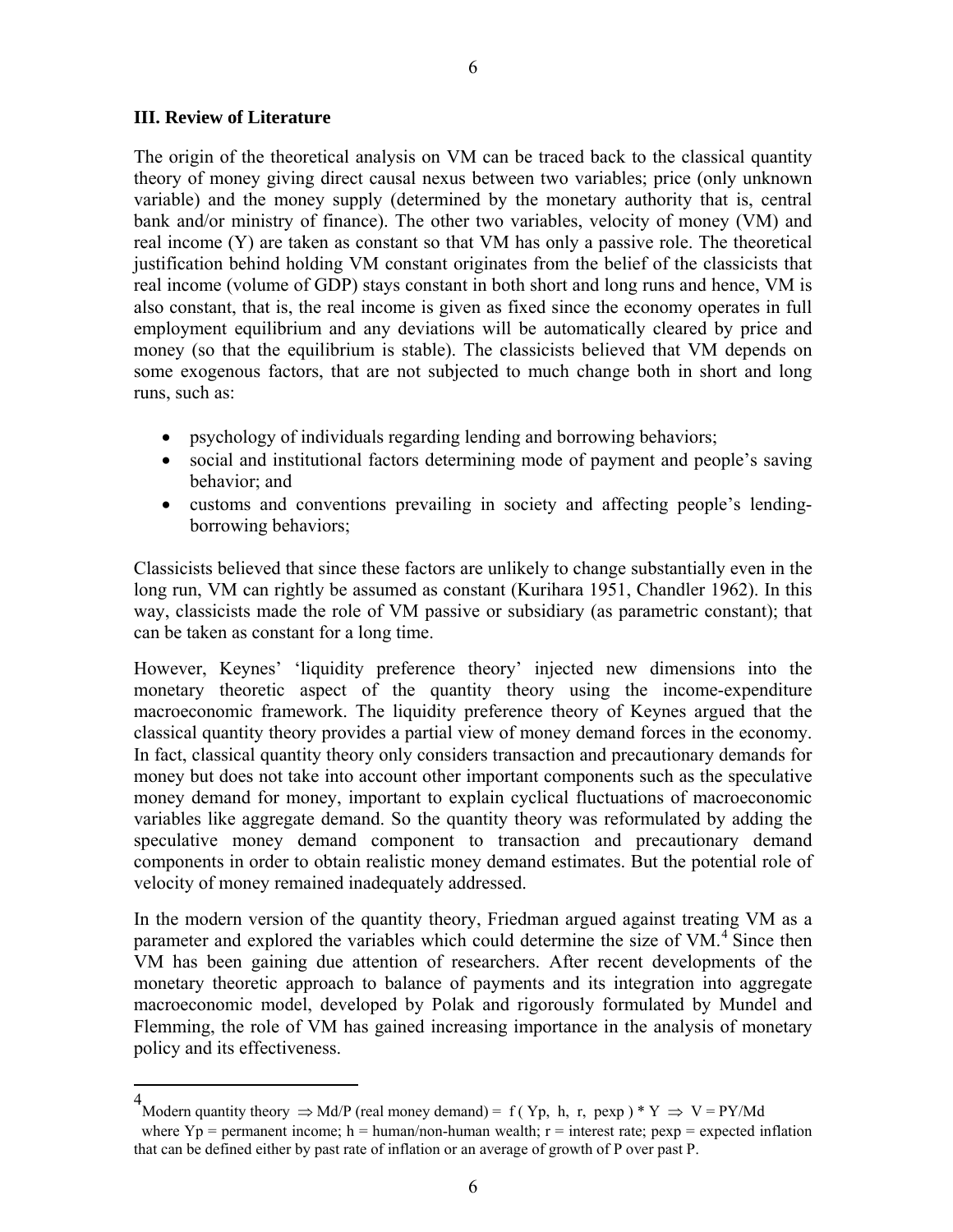A closer look of the estimation techniques of the safe limit to monetary expansion, as discussed above, emphasizes the importance of the role of income velocity. As we have seen, appropriate estimation of safe limit of money growth rate critically depends on correct forecasting of the growth rate of VM and two related parameters, rates of inflation and income growth. That implies that for effective price stabilization, it is pertinent that the monetary authorities predict the movement of income velocity of money with some level of accuracy, which is not always an easy task. While predicting, the policy makers should not only take into account the changes in some monetary variables like interest rate but also the behavior and likely decisions of the households, businesses, and financial institutions despite the fact that these parties operate and make decisions independently (Hassan 1993). Therefore, error in forecasting VM is not rare that consequently affects the effectiveness of monetary policy as well.

## **IV. Financial Development and Movement of VM in Bangladesh**

In the rapidly changing and emerging characteristics of the Bangladesh economy where saving and deposit, lending and borrowing, and other financial behaviors are rapidly changing, the assumption that VM remains constant is not likely to be realistic. With growth in financial transactions, advancement in loan distribution techniques, financial innovation and service automation, and other structural changes, significant psychological, social, and institutional changes in the lending-borrowing behaviors of individuals and businesses have taken place in the economy including changes in customs and conventions in society. It is, therefore, expected that VM would undergo changes in response to the changing lending-borrowing behavior of the people.

Several other factors may be identified that are likely to add complexity in forecasting VM and its movement over time. *First,* Bangladesh has undergone deep and radical changes in the banking sector and experienced significant financial deepening under the financial liberalization and reforms policies since the 1990s. Many important liberalization policies have already been implemented such as liberalization of deposit and lending interest rates, more flexible and transparent rules for opening new banks in the private sector, and removal of government restrictions and controls over the exchange rate and capital flows. As a result, 40 new banks and many other non-bank financial institutions started operating in the private sector. It is likely therefore that financial liberalization measures might have brought stronger interest rate sensitivity of money demand and in lending-borrowing behaviors of the people.

*Second,* as a part of the privatization process, two public sector banks (e.g. Uttara Bank and Pubali Bank) were denationalized in 1983/84. In 2008, three other nationalized commercial banks were transformed into public limited companies. This move toward corporatization is likely to have important implications for market-oriented operation in the banking sector since these banks constitute the country's largest commercial banks which previously operated in the public sector. *Third,* another important factor is the development and spread of rural banking system that may also shift funds from the informal sector to the banking system, a fact which is reflected in the increasing rate of monetization of the Bangladesh economy. Such changes may affect money demand through holding of more monetary aggregates and consequently the movement of VM would be highly impacted.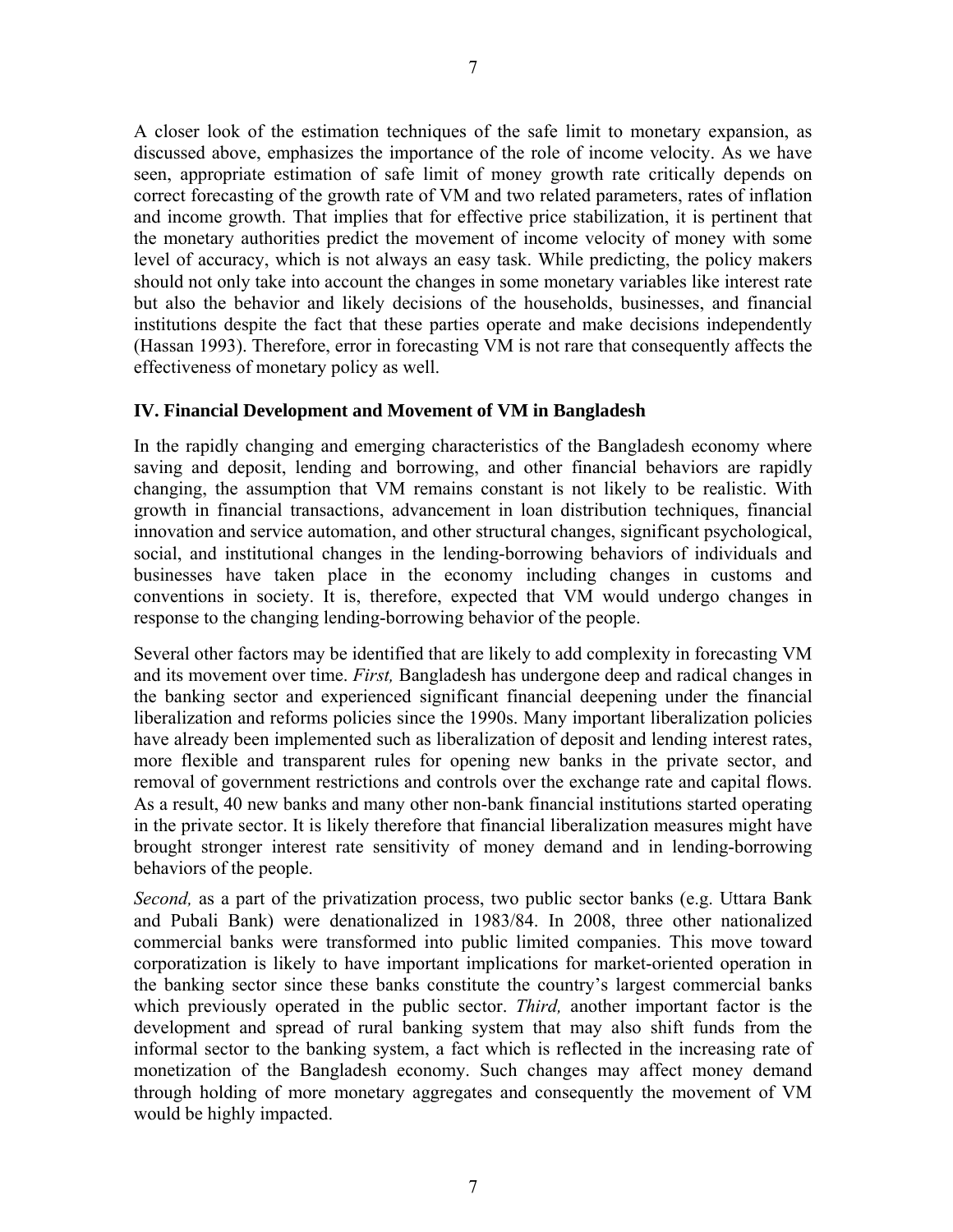The present study seeks to identify the determinants of VM in the Bangladesh economy and differs from existing studies on the subject in a number of ways. First, we use a recent data set over the period 1973-2007 to identify the determinants of velocity. Since the monetary sector of Bangladesh has undergone deep structural changes through the financial sector reforms since the 1990s, the coverage of the present study is likely to reveal the impact of these changes. Second, like many other countries, Bangladesh conducts monetary policy by targeting the growth of broad money supply with a predetermined value. Implicit in such monetary targeting approach is the presumption that money demand is stable and income velocity of money is correctly predictable. We shall examine the degree of stability of VM through using econometrically identified determinants of velocity.

Third, we propose to study the stationary properties of various parameters of velocity by employing Augmented Dickey-Fuller test to examine time series properties of velocity, real income, interest rate, and other indicators of financial development and inflation expectations. Finally, we shall examine the relative role of various determinants in the variation of velocity within a vector auto regression framework using the variance decomposition (VDC) technique.

## **V. Model Specification**

Modern quantity theory indicates that the velocity function depends on some measure of income and inflation. Short (1973) has investigated the income velocity of money for Malaysia and Singapore using data for the period 1951-1966. He found that the velocity was positively related to the number of bank branches and negatively related to per capita GDP. In this study, interest rate was found to be statistically insignificant. As discussed above, the rapid growth of institutions, especially the banking system, also affect the way people conduct their economic transactions. A measure of financial sector development should therefore enter the velocity function along with measures of income and inflation. In the light of the theoretical and empirical discussion in the earlier sections, we propose the following model of velocity for econometric estimation:

 $VM = f(Y, i, FDEV)$ 

where FDEV = a proxy for financial development,  $Y = real$  income,  $i =$  interest rate.

Several alternatives can be considered as proxy for financial development, such as growth of financial institutions that is, evolution of number of bank branches, financial innovation, demand deposit-currency ratio (DD/C), time deposit-currency ratio (TD/C), demand deposit-time deposit ratio (DD/TD) and similar other variables (Bordo and Jonung 1981, Aghevli 1980). Although the number of bank branches is often positively related with bank deposits in developing countries, this may not always be a good proxy for financial development. The banks contribute to economic development by intermediating funds from surplus-spending household units to deficit-spending business sectors. The intermediation approach treats banks as collectors of funds which are then intermediated into loans and other assets. So, it is expected that with the development of the banking industry, bank output increases in terms of demand deposits. Therefore, the volume of deposits would be the appropriate measure of bank output (Sealy and Lindley 1977) and the deposit volume, rather than the number of bank branches, plays the critical role in the development process.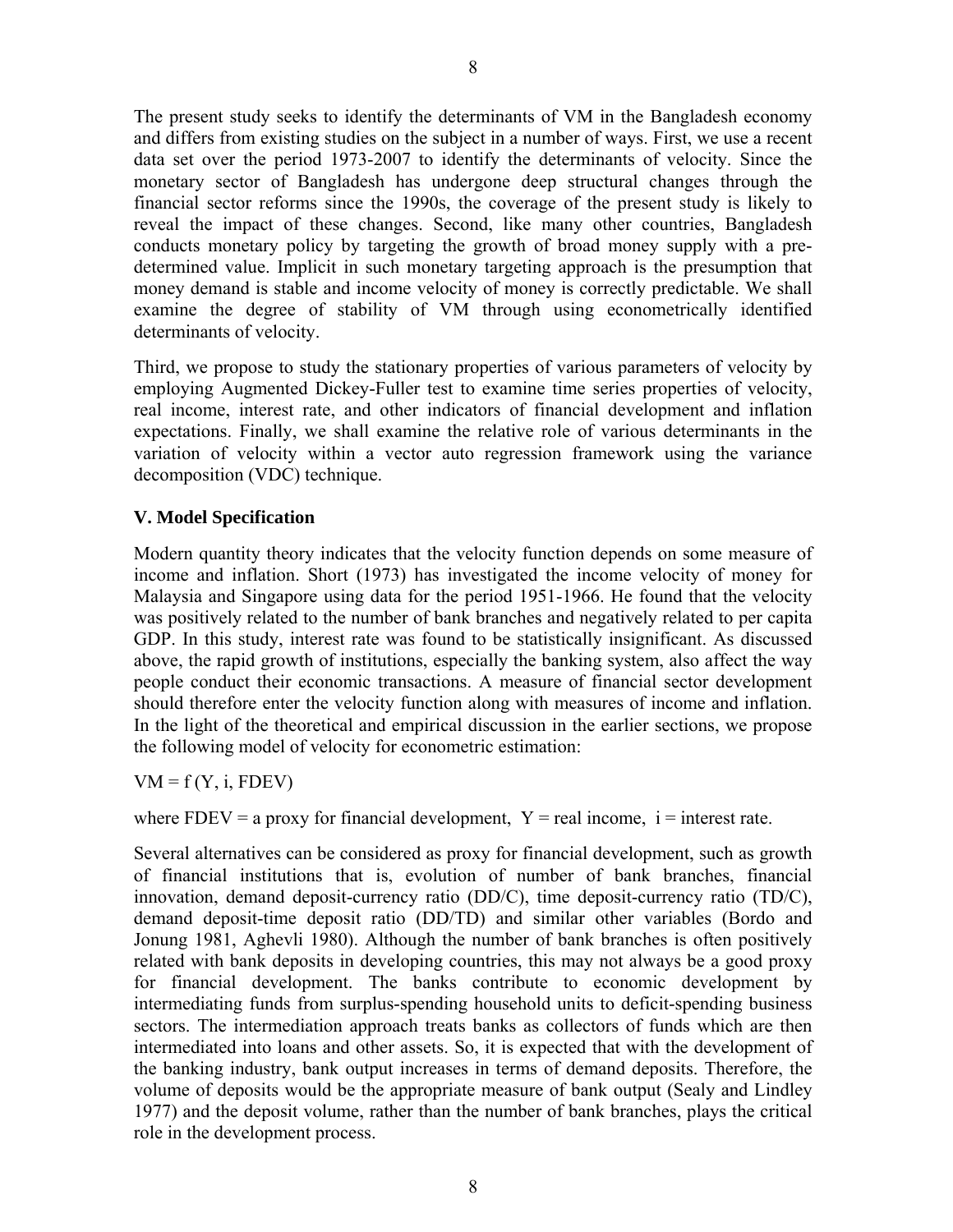<span id="page-8-0"></span>In the absence of alternative financial assets to money in most developing countries, people tend to substitute demand deposits for time deposits as income increases and financial maturity of investors gets momentum.<sup>[5](#page-8-0)</sup> The financial development also reduces transaction costs associated with transfer of funds between demand and time deposits. Lower transaction cost is likely to increase the proportion of total savings held in time deposits. Therefore, financial development is likely to increase the collection of time deposits (TD) at a higher rate than demand deposits (DD) implying declining DD/TD ratio with financial development. So, the expected sign of DD/TD could either be positive or negative in velocity function depending on the level of development of Bangladesh economy as proxied by GDP growth. With increasing financial maturity, people will hold more money in time deposits which slows the speed of velocity via lowering the value of credit and money multipliers and therefore, velocity will be inversely related with DD/TD.

Considering the state of financial development in a growing economy like Bangladesh, the interest rate might not play its due role as the rate of return on alternative assets (e.g. substitute to money as a store of value). Although several newly introduced financial assets are available in the financial market at present, these are still inadequate to serve as substitutes of money. Furthermore, in Bangladesh interest rate is not yet fully market determined. Hence, the asset choice of wealth holders is largely limited between money and real assets; and not so much between money and financial assets. So some alternative measures of opportunity cost of assets substitution can be considered. Assets held in the form of liquid money depreciate its value at the rate of inflation while real assets usually appreciate with inflation. So, in order to explain asset substitution between money and real assets, expected rate of inflation could be a more appropriate measure of opportunity cost of holding money compared with the nominal interest rate. Assuming static expectations as in Driscoll and Lahiri (1983), the actual inflation rate in any given period is used as a proxy for expected inflation rate in the next period  $(\Delta p_{t-1})$ . The theoretically plausible sign of expected inflation rate is positive implying an inverse relationship with holding domestic money and hence, a direct relationship with velocity. Since assets held in the form of liquid money depreciate its value at the rate of inflation, people are expected to substitute into holding more real assets.

In Bangladesh, with a gradually evolving financial market, the role of interest rate as a rate of return is expected to play increasing role in substitution between money and financial assets. Hence, the role of deposit interest rate (*DEPOINT*) as a determinant is separately treated in the model to identify the potential impact of interest rate. So, the specification of the velocity function takes the following form:

$$
VM = f \{DD/TD (or C/D), Y, i, \Delta P/P \}
$$
  
+/- +/- +/- +/- - +

 $\overline{a}$ 

where, the signs  $+$  and  $-$  indicate direct and inverse relationships respectively between VM and the independent variables defined in the model. So, DD/TD could have either direct or inverse relation with VM. Likewise, C/D, Y might also have direct or inverse relationship with VM. Here DD/TD or C/D is used as a proxy for measuring the level of financial development of the Bangladesh economy. The remaining two variables namely, i and ∆P/P are likely to have negative and positive values respectively.

<sup>&</sup>lt;sup>5</sup>Demand deposit includes all short term deposits such as all checkable and current account deposits, traveler's checks, and IOUs (see line 24 and 25, IMF's International Financial Statistics).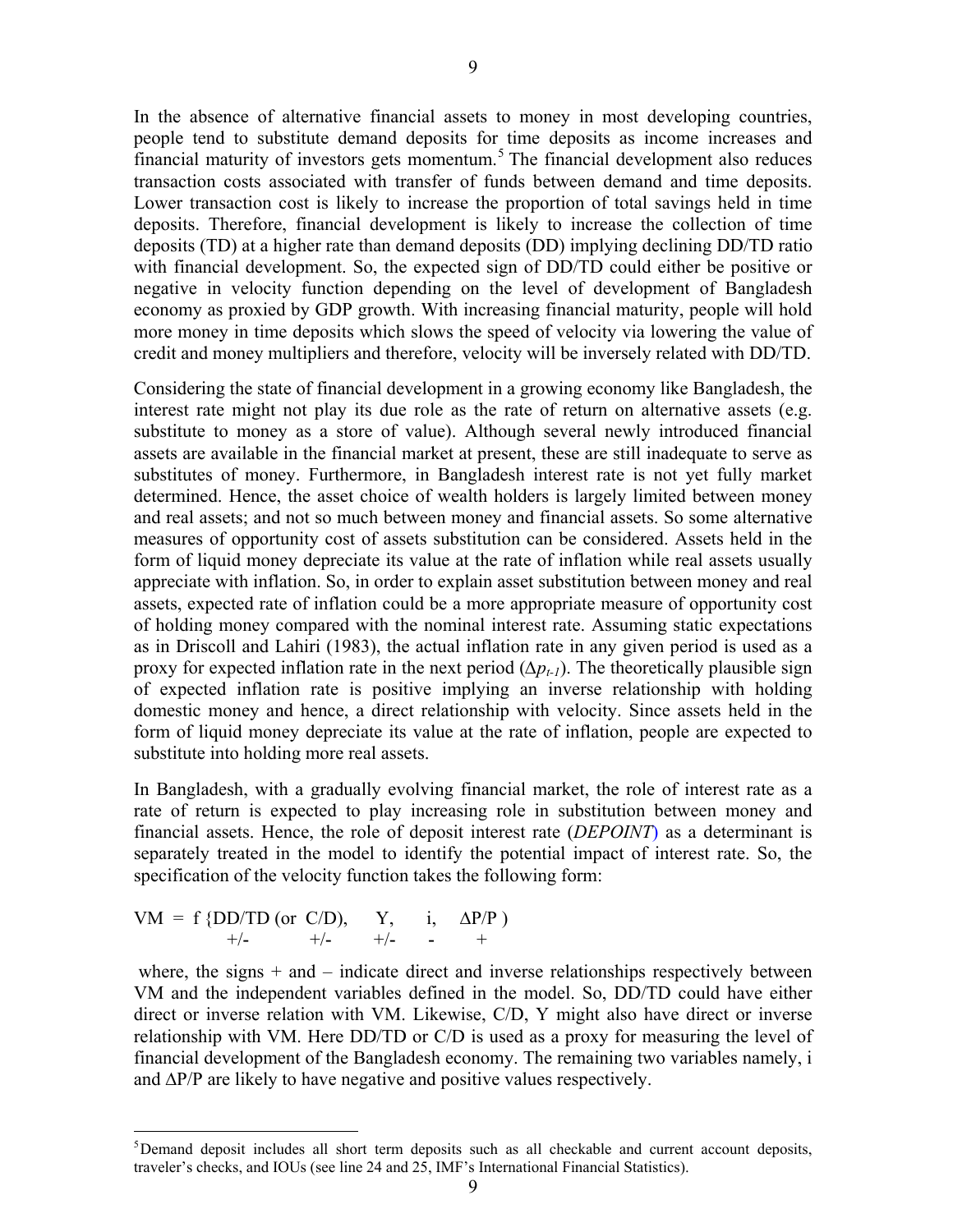<span id="page-9-0"></span>Many studies have found VM as a negative function of per capita income but this result contradicts the quantity theory. Fry (1988) points out that the sign of correlation between VM and per capita income (negative or positive) depends on the stage of economic development, especially the stage of financial development. At the initial stage, velocity should fall with higher growth of income but at a later stage, velocity and income become positively correlated. This is because the initial stage in economic development is characterized by increasing monetization of the economy that is, spread of banking habits and relatively rapid expansion of purely financial or monetary transactions which contribute to proportionately higher demand for money making income elasticity of money demand highly elastic and hence, velocity is likely to fall.<sup>[6](#page-9-0)</sup>

At advanced stages, financial development affects VM positively so that VM increases with financial development. These stages are characterized by transaction efficiency, financial innovation, and technological progress which ensure the availability and use of money substitutes and provide a wide range of money substitutes or quasi-money that reduce the demand for money which brings the speed of VM up. While some researchers mention the possibility of a U shaped velocity function with respect to economic development, the hypothesis has not been tested empirically. Bordo and Jonung (1981) mentions that forces (speed of monetization and more intensive use of money stock) that pull VM in different directions may operate simultaneously and VM may remain stable.

The velocity of money is usually defined as the ratio of nominal GDP to money supply (GDP/M). The definition of money supply used in empirical analysis, however, should reflect the underlying changes in the monetary sector of the economy. In the early stages of development, transaction and precautionary needs can be satisfied by using currency or demand deposits. In this case, therefore, the narrow definition of money, M1 (demand deposit plus currency in circulation) would be more appropriate. At later stages of financial development, a large number of monetary instruments become available and the transactions as well as other needs are satisfied through the use of time deposits as well. A broader definition of money supply would be more appropriate in this case and it has been found in many empirical studies that the broad money function is more stable than the narrow money function in both developed and developing countries. However, in the absence of any objectively defined demarcation of socio-economic and financial development, the appropriateness of the use of narrow or broader definitions of money could be determined empirically. The present study uses both definitions of money to test the degree of development of the monetary sector and the nature of its contribution in affecting the income velocity of money.

## **VI. Data, Empirical Methodology and Estimation Results**

#### **Data**

 $\overline{a}$ 

All data sets used in the present analysis are taken from the Quarterly International Financial Statistics (IFS) of the International Monetary Fund (IMF), covering the period 1973: I to 2007: V. The nominal M1 consists of currency outside banks and demand

<sup>6</sup> One study shows that VM has a positive relation with growth of income  $\Rightarrow$  GDP  $\uparrow \Rightarrow$  VM  $\uparrow$  which implies that Bangladesh is now at later stages of economic development. (Howlader and Khan 1990). But, monetary and credit programming by Bangladesh Bank takes a declining value of VM in calculating the safe limit of monetary expansion.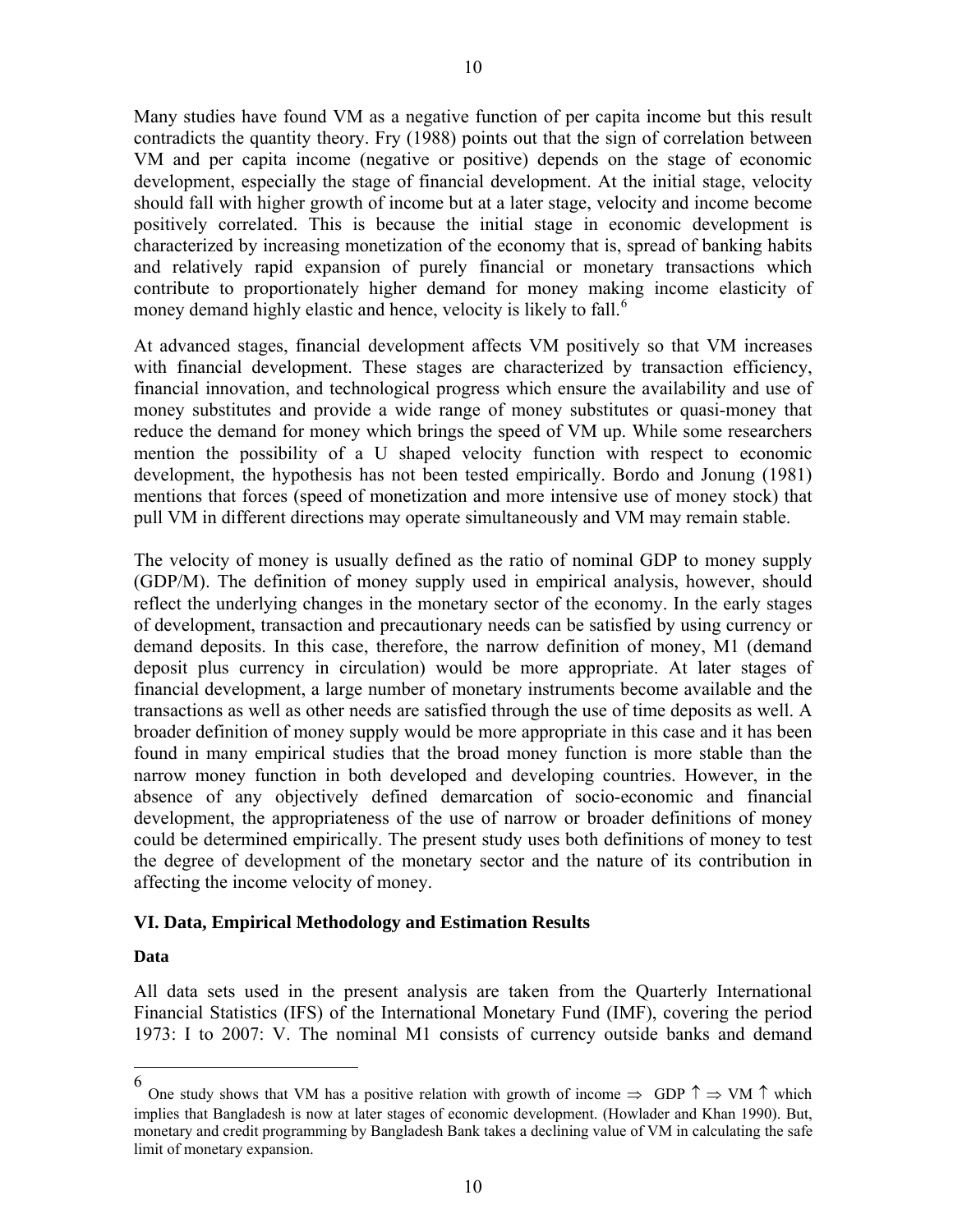<span id="page-10-0"></span>deposits. The broad money (M2) supply consists of M1 plus sum of quasi money that consists of time deposits, saving deposits, and foreign currency deposits held by all depositors excepting government deposits. We prefer to use quarterly data, thereby improving the power of the test statistics by increasing the number of observations which stands at 140 observations. In case of Bangladesh, one limitation of the use of quarterly data set is that there is no quarterly data for GDP. But, timely data is available on agricultural production on a quarterly basis and therefore, to overcome this problem we estimated the quarterly GDP data by our own method.<sup>[7](#page-10-0)</sup> The real GDP is at 1995/96 constant prices. The weighted average deposit interest rate and the 1995/96 consumer price index (CPI) have been used.

#### **Empirical Methodology and Analysis of Econometric Estimation Results**

The empirical analysis of the present study involves several steps. First, unit root tests are conducted to determine whether the variables included in the analysis are stationary and the order of integration of each series. Second, the co-integration relation between velocity (VM) and the variables specified in model are tested. We have obtained two co-integrating relations using two alternative definitions of velocity functions which show correct signs for independent variables. Finally, variance decomposition of the variables are done using vector auto regressive (VAR) model.

#### **Stationarity Properties of Time Series Data**

For meaningful understanding of the relationship between two or more economic variables using the regression technique, the time series (TS) need to satisfy some stationarity properties. For example, shocks to the stationary TS are necessarily temporary; overtime the effects of the shocks dissipate and the series revert to its long-run equilibrium mean value while shocks to the non-stationary TS make it explosive. Non-stationarity in TS generally arises due to the presence of trends in the data which is stochastic in nature (random walk process) and it confirms that the data has a unit root process. Stochastic behavior of TS is sometimes characterized by what is called "drifts" (first upward and then downward). Any regression result with non-stationary TS provides spurious relationships because in any dynamic specification of a model in the levels of the series with unit root (such as the partial adjustment model) is likely to be inappropriate, and may be plagued by problems of spurious regression between variables and therefore, provide misleading implication of the relationship. Therefore, the variables in any economic model are required to be tested for its stationarity property and the order of long-run integration prior to estimating statistical relationship between economic variables.

#### **Results of Unit Root Test**

 $\overline{a}$ 

The tests of stationarity in the TS of all the variables (in log form except interest rate and inflation rate) in question are performed by applying three popular tests, namely,

 $<sup>7</sup>$  In constructing quarterly GDP we follow seasonal factors for the variation of agricultural production. We</sup> first categorized six major agricultural crops, rice (three varieties), wheat, tea and jute, whose production is heavily influenced by seasonality. For example, in rice production we have taken three major harvesting period; aman rice (October-December); boro rice (April-June); aus rice(July-September). For other three agricultural goods, the harvesting periods are: wheat (January-March), tea (July-December) and jute (July-September). For other major sectoral outputs i,e, industrial and service sector outputs, there are very little seasonal variation and therefore, their outputs are distributed equally into four quarters of each year.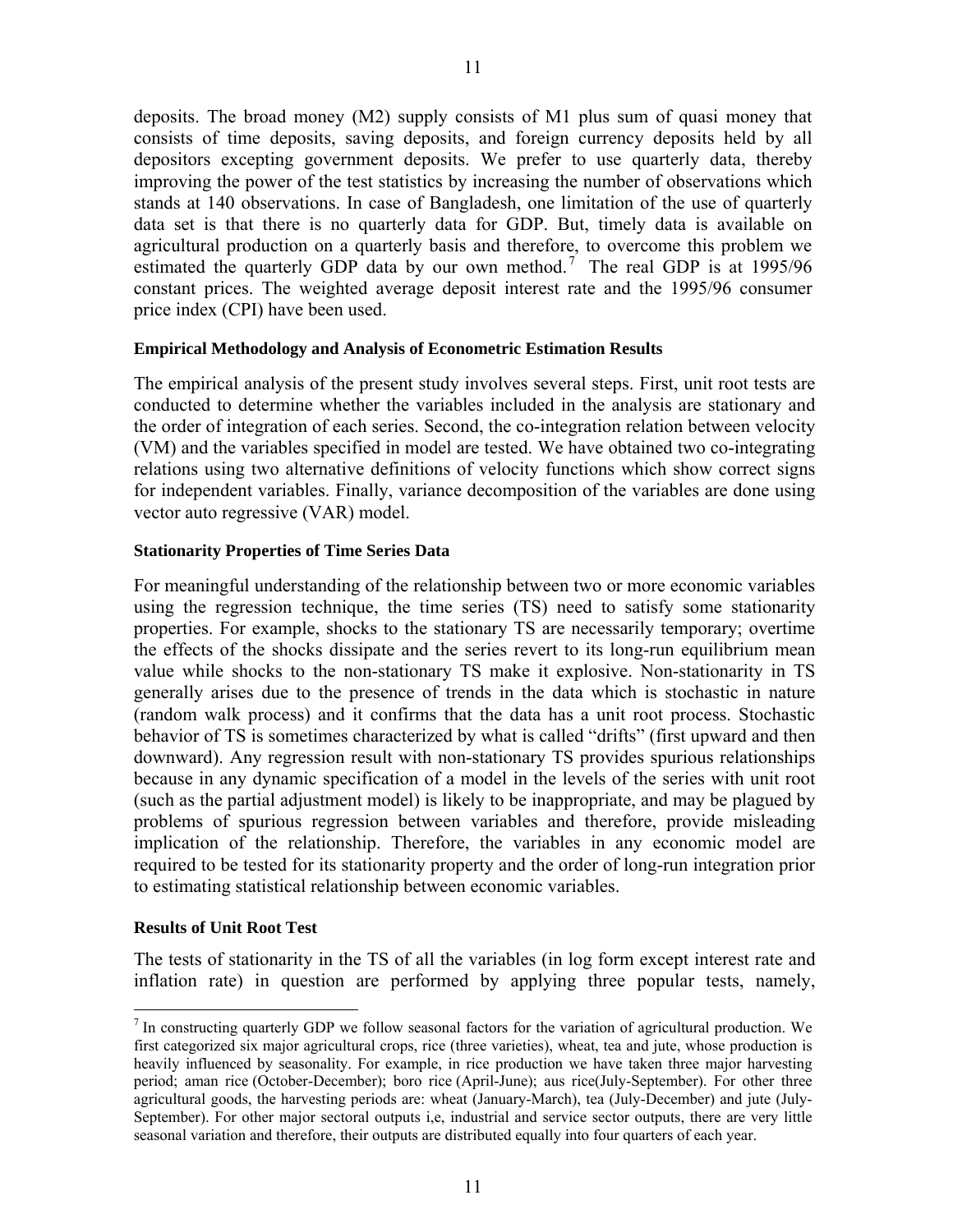<span id="page-11-0"></span>Augmented Dickey-Fuller (ADF) test, Phillips-Perron test (PP) and KPSS test. The results of all three unit root tests are presented in Table1 (see Annex 1). The results show that the null hypothesis,  $H_0$ , (have unit roots) can not be rejected for all variables in question, that is, velocity of narrow money  $(VM1<sub>t</sub>)$ , velocity of broad money  $(VM2<sub>t</sub>)$ , price expectation, *pexp<sub>t</sub>* ( $\Delta p_{t-1}$ ), and currency-deposit ratio ( $C/D_t$ ) are non-stationary in levels form for both cases with and without time trend. The variables  $DD/TD<sub>t</sub>$  is seen to be stationary in level form in PP test though in other two tests it is non-stationary. For the variable deposit interest rate (*DEPOINT<sub>t</sub>*),  $y_t$  we find that it is stationary in KPSS test but non-stationary in other two tests. So, after observing the minor differences in unit root test results of ADF, KPSS and PP statistics, it can be concluded that all variables are at least non-stationery in level form which means that they are integrated of order one, I(1), and therefore, included in the co-integration analysis. So, the next step is to establish a co-integrating relationship between these non-stationary variables in the model.

#### **Co-integrating Relationship and Long-Run Behavior of Determinants of VM**

Engle and Granger (1987) pointed out that a linear combination of two or more nonstationary series (which have the same order of integration) may be stationary. If such a stationary linear combination exists, the non-stationary TS are said to be co-integrated. The stationary linear combination is called the co-integrating equation and may be interpreted as a long-run equilibrium relationship among the variables. In order to test the existence of co-integrating relationships between non-stationary variables in the model we applied the Johansen (1988, 1991, 1995) and Johansen and Juselius (1990, 1992) multivariate co-integrating methodology which jointly determine empirically the number of *r* (maximum *k-1*) co-integrating vectors from a vector of *k* endogenous variables in the model along with coefficients of the variables and the adjustment parameters. Johansen procedure is based on the technique of reduced rank regression where *r* is the rank of the original vector of variables with order  $k x r<sup>8</sup>$  $k x r<sup>8</sup>$  $k x r<sup>8</sup>$ .

#### **Estimation of Co-integrating Relation between VM and Determinants: Result Analysis**

Following the Johansen procedure, we applied a fifth order VAR (with a maximum lag of five) to test for co-integration in two sets of velocity equation. In choosing co-integrating equations we use regression specification with deterministic trend component in our empirical estimate which means we adopt case-3 specification out of 5 alternatives.<sup>[9](#page-11-0)</sup>

The estimation results (Tables 2 and 3) show that there exists a co-integrating (or long-run) relationship between two types of velocity of money  $(VMI_t$  or  $VMI_t$ ) and different explanatory variables, namely, level of real income  $(y_t)$  price expectation  $(\Delta p_{t-1})$ , proxy for

<sup>&</sup>lt;sup>8</sup> In the original Engle and Granger approach to co-integration it is established that if the  $\mu$ <sub>t</sub>, s are stationary, differences between the  $x_t$  series ultimately die out and the variables  $x_t$  are thought to exists in a long run balance. In the case of tests for co-integration, the critical values for the test statistics differ according to the number of variables, k, in the co-integrating regression as well as according to the assumptions regarding the intercept and deterministic trend component (five different specifications are available).

<sup>&</sup>lt;sup>9</sup> We assumed that the level series of endogenous variables have linear deterministic trends but the cointegrating equations have only intercepts (constants) and this choice is based on our experience from the unit root tests which have shown that the critical values of ADF statistics for all the variables were improving when we consider a time trend and also they are stationary in first difference (integrated of order one). Again, we observed that inclusion of time trend in the vector auto-regressive scheme (VAR) did not make any significant effect on the value of Trace statistic or maximum eigenvalue statistic in determining the co-integrating relationships. The results are presented in Tables 3 to 6 in the annex.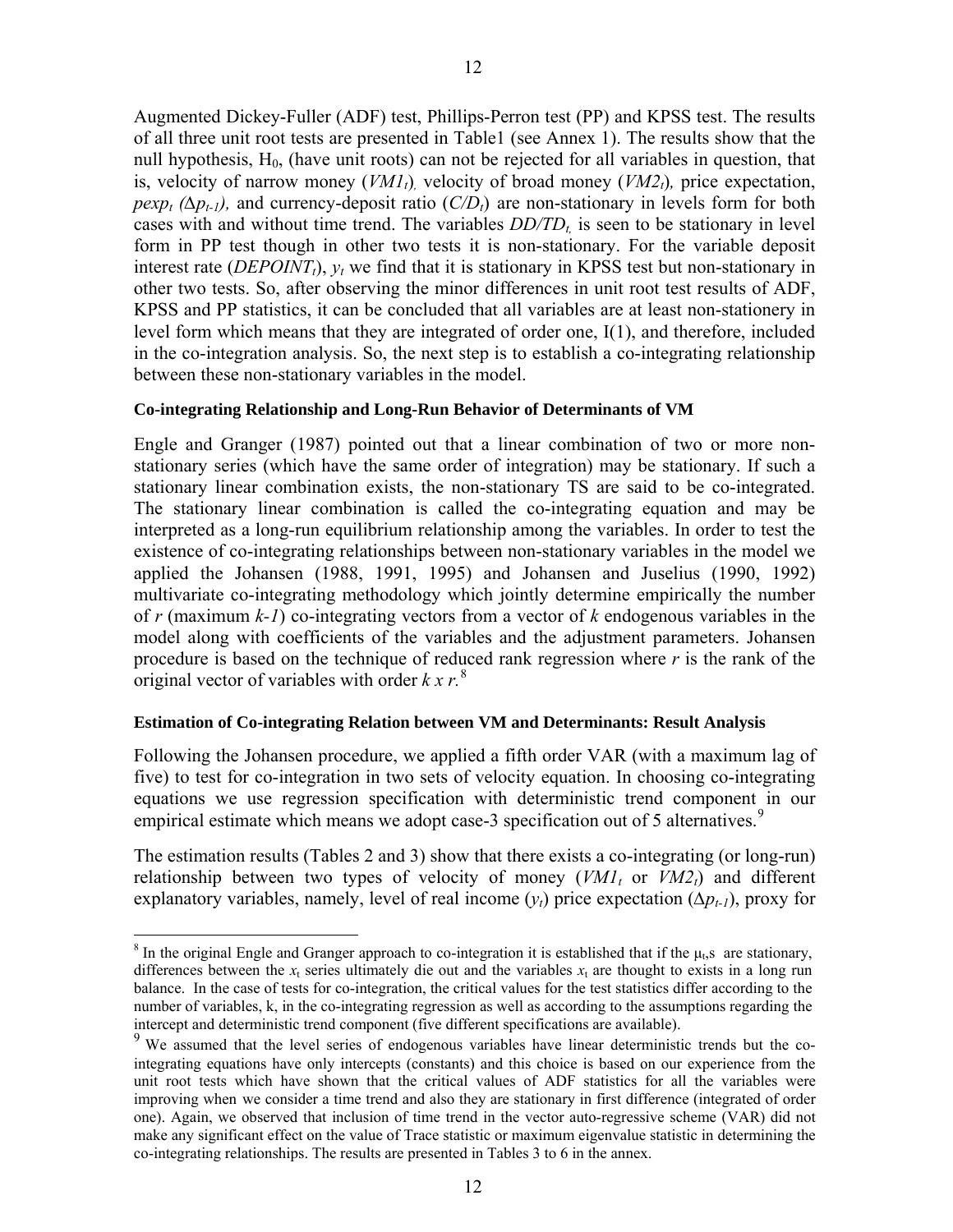<span id="page-12-0"></span>financial development such as demand deposit-time deposit ratio (DD/TD*t*)*,* or currencydeposit ratio  $(C/D<sub>t</sub>)$ , and measures of the opportunity cost of holding money balances relative to interest bearing assets, or relative to the real rate of return in the economy, as proxied by the deposit rate of interest (*DEPOINT*<sub>t</sub>).

13

We have estimated two different co-integrating relationships for two velocity models separately: for narrow money velocity  $(VMI_t)$  and broad money velocity  $(VM2_t)$  using the technique of multivariate co-integrating relationships using Johansen and Juselius method. In all the cases, the critical values of the maximal eigenvalue statistics and trace statistics (strongly) reject the null hypothesis of no (zero) co-integrating vector in favor of a one cointegrating vectors in each case at both the 1 and 5 percent levels of significance. These imply that there are long run stationary relationships between velocity of money  $(VMI<sub>t</sub>$  or  $VM2<sub>t</sub>$ ) and the independent variables captured in our theoretical specification; put it in another way, the velocity of narrow money or broad money in Bangladesh expressed in  $(VMI_t$  or  $VM2_t$ ) is significantly influenced by the level of scale variable  $y_t$  (real income) and also by the expected rate of inflation  $(\Delta p_{t-1})$ , deposit interest rate (*DEPOINT<sub>t</sub>*), and demand deposit-time deposit ratio (DD/TD*t*). However, for one variable, currency-deposit ratio  $(C/D<sub>t</sub>)$ , the coefficient sign is not found theoretically acceptable in co-integrating relations of broad money velocity and also its coefficient is not statistically significant. The possible reason of such absent of co-integrating relation of broad money velocity with currency-deposit ratio might be that in the context of Bangladesh, the major component of broad money is the quasi money (almost 80 percent of broad money) which could not be affected so strongly by the change of currency-deposit ratio and hence, velocity is not much influenced by that ratio. In fact, quasi money is basically term deposits which are used for such activities that usually could not be affected by the currency-deposit ratio and hence, could not impact on the speed of velocity effectively.

Several important observations follow from the results of co-integrating relations.<sup>[10](#page-12-0)</sup> *First*, Tables 2 and 3 show that in both velocity models, the coefficient value (in co-integrating relations) for the explanatory variables  $y_t$  is stronger than the coefficient of any other variable which means that the speed of velocity in Bangladesh is essentially related to the stage of development. The negative signs of  $y_t$  in both models indicates that income growth affects the velocity inversely showing similarity with results of past studies. This also implies that the economy of Bangladesh is still operating in the early stage of development (see Hassan 1993). *Second,* one common phenomenon which is strongly evident in every co-integration estimates (models) is that the price expectation variable (one year lagged inflation rate) has substantial role in controlling the speed of velocity. *Third*, the variable opportunity cost of holding money, as proxied by deposit interest rate, has shown co-integrating relation with both  $VM_1$  and  $VM_2$  which contradicts the results of past studies on velocity.

*Finally*, the proxy for financial development also affects the velocity negatively, implying that the lower the value of the proxy variable, the greater the level of financial development and the higher the velocity of money. Furthermore, the impact of level of financial development is very important on the speed of income velocity (for both definitions of velocity,  $VMI_t$  or  $VM2_t$ ) but it plays stronger role on narrow money velocity which is seen from the high coefficient value of variables in co-integrating relation in  $VMI_t$  model. So, in the context of Bangladesh, the role of financial development is very

 $10$  All econometric estimations were done using econometric view (E-View) software.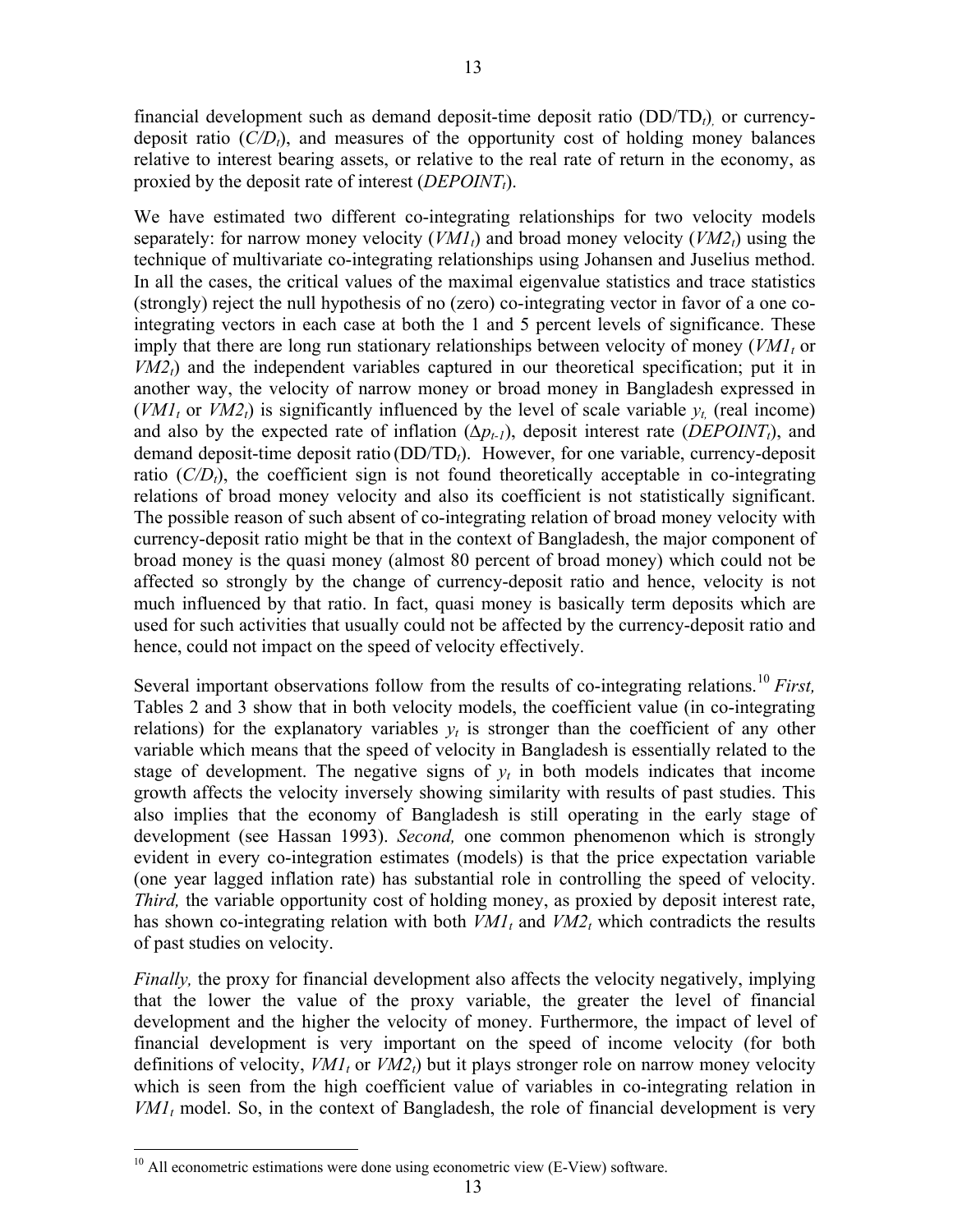14

<span id="page-13-0"></span>important in forecasting the future value of income velocity of money. In the next subsection we shall employ innovation accounting approach using a VAR to determine the relative contribution of different variables of interest (forecast error variance, FEV) in the variation of the speed of velocity of money which is known as variance decomposition.

## **VAR Methodology and Innovation Accounting Approach to Velocity**

Vector auto-regression (VAR) is an econometric technique for estimating and analyzing the interrelationships among multi-variable time series. It is essentially a system of reduced form dynamic linear equations in which each variable is expressed as a function of serially uncorrelated errors and an equal number of lags of all variables in the system. Unlike structural models, all variables in the system become endogenous, and a VAR model therefore specifies a relatively unrestricted dynamic process. The primary appeal of the VAR approach is that the model is free from structural restrictions of any particular model builder (see Sims 1980, Fischer 1981). The VAR model assumes that the contemporaneous correlations of errors across equations are nonzero. Since there are no contemporaneous explanatory variables in the model, their error terms (also called *innovations*) provide a potential source of new information about the movements in a variable during the current period.<sup>[11](#page-13-0)</sup> Individual coefficients estimated in a VAR are not very meaningful because of the problem of severe multicollinearity among the lagged variables. One, therefore, infers interrelationships among the model variables from either Granger Causality tests (Granger 1969) or Forecast Error Variance (FEV) decomposition (also called innovations accounting) following Sims. This study employs the FEV decompositions to derive economic interpretations of the data following Sims (1980a, 1980b).<sup>[12](#page-13-0)</sup> Innovations accounting involves the decomposition of the FEV for each variable into components attributable to its own innovations and to shocks to other variables included in the model.

## **Problem of Contemporaneous Correlations**

While by construction the innovations in any series are serially uncorrelated, they may be correlated contemporaneously. Therefore, it is not proper to interpret the effects of an innovation in a given variable, say, **x**, as deriving solely from  $e_x$ . Part of an innovation in **x** may be due to the contemporaneous influence of other innovations on the **x** innovations. For example, if the innovations in output growth and velocity are contemporaneously correlated, it is not correct to interpret the effect of an innovation in velocity as solely due to "exogenous" influence on changes in the output growth. The coefficient of output on the first lagged innovation to velocity may be interpreted as the effect on output of last period shock to velocity. However, if the last period's innovation to velocity is highly correlated with last period's output innovation (which is contemporaneous as of last period), then it is improper and incorrect to attribute all of the velocity innovation to the independent effect of velocity on output. The contemporaneous correlation links the innovations of the variables in a way that may prohibit further meaning of decomposition of the FEV.<sup>[13](#page-13-0)</sup>

 $11$  For technical details about VAR system equation, its solutions and innovation accounting see Appendix I.

<sup>&</sup>lt;sup>12</sup> See Appendix I.

<sup>&</sup>lt;sup>13</sup> The estimated contemporaneous correlation of the innovations provides useful information concerning co-movements of the variables. As we will see that a strong contemporaneous correlations generally (but not always) indicate dynamic relationship between two variables that may follow over a longer time horizon.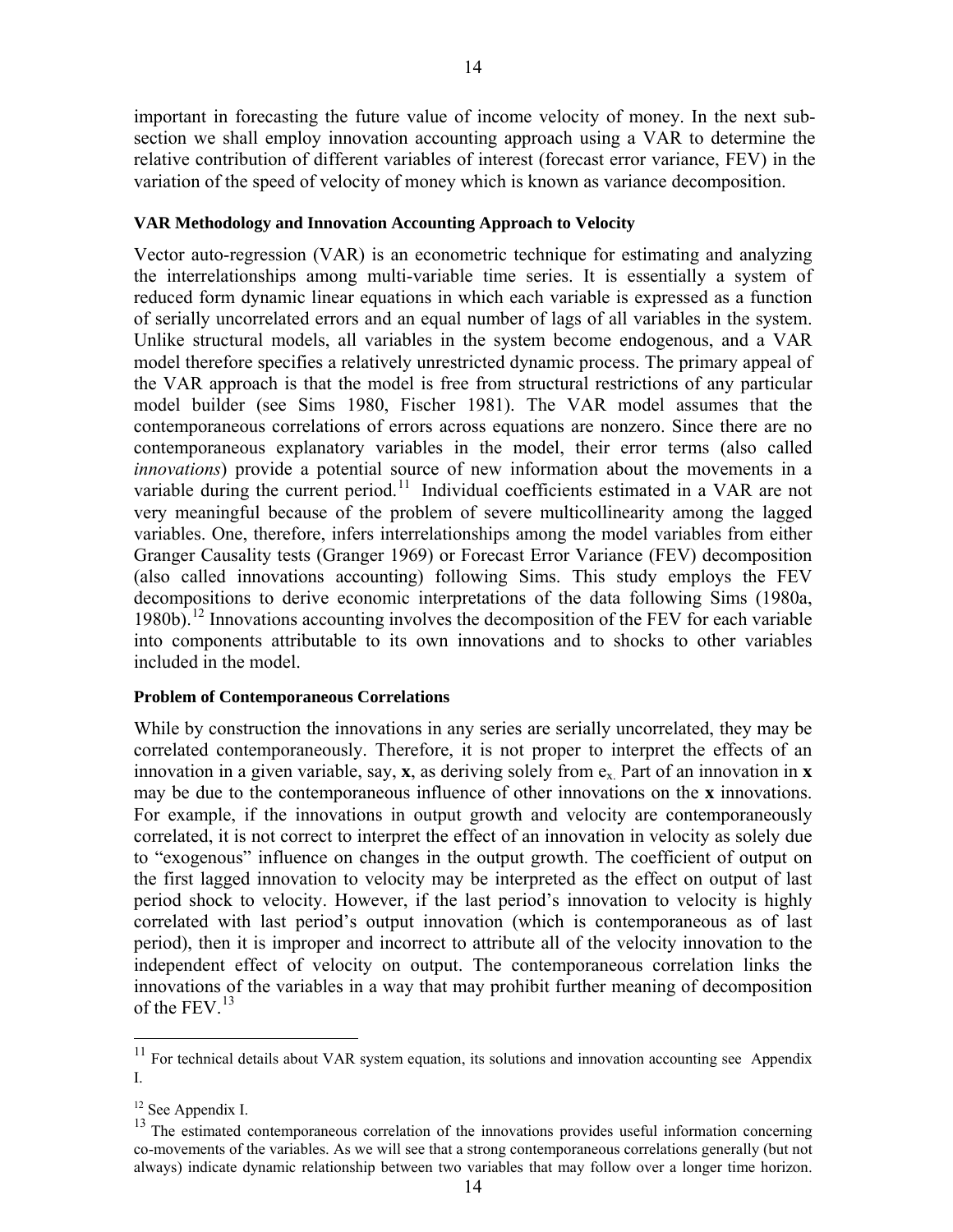#### **Exogeneity Tests**

We conduct the exogeneity tests, because if these variables are exogenous then there is no point in continuing with further analysis to identify their determinants. The test is based on forecast error variance decompositions and proceeds as follows: the variable whose exogeneity is to be examined is placed in the first position of the ordering in the Choleski decomposition scheme. The correlations of all other variables are placed next to it in the sequence. It's own innovations and the contemporaneous correlation of the remaining variables now explain the FEV of the variable in the system. So if a significantly large proportion of the FEVs of the variable remain uncorrelated for, the variable is considered exogenous. We also computed the FEV by placing the variables in the last position of the ordering. The estimated FEVs of the variables in the last position of the ordering are completely free of conditional correlations. Its own innovations and the effects of other variables only through the lag structure now account for its FEVs. Based on the proportion of FEVs explained by own innovations neither the variables income velocity of narrow money (VM1) nor velocity of broad money (VM2) can be considered exogenous as very a small proportion of the variation is explained by these variables (Box 1). This means that macroeconomic and financial market variables contribute to the speed of both definitions of income velocity of money.

| Position in    | Variable | Forecast horizon | $%$ of FEV |
|----------------|----------|------------------|------------|
| the ordering   |          |                  | explained  |
| $1st$ position | VM1      | 36 months        | 23.26      |
| Last position  | VM1      | 36 months        | 12.03      |
| $1st$ position | VM2      | 36 months        | 17.20      |
| Last position  | VM2.     | 36 months        | 16.65      |

**Box1: Exogeneity of Dependent Variables in the Model** 

#### **Specifying the Empirical VAR System**

Initially we considered a set of six variables for empirical analysis. The economic rationale for choosing these variables was based on theoretical reasoning as discussed earlier. However, a six variable VAR model is not empirically feasible given the serious degrees of freedom constraint, and the severity of multicollinearity. As a result, interpretation of causal linkages would also be problematic and misleading. Which variable or variables should be included in the VAR specification, however, is an empirical question. Therefore, several alternatives of five variable VAR models were

These correlations also indicate the direction of movements of the two correlated variables. In multiple time series modeling, the size of the correlations between two variables may provide some guidance as to their appropriateness for inclusion in the same model at the same time to avoid the problem of multicollinearity. To overcome the above, we have to quantify the cumulative response of an element of  $\mathbf{X}_t$  to an innovation in such a way that confirms that the components of ' $\epsilon_t$ ' be orthogonal. The effect of the orthogonalization is to allocate the contemporaneous correlation of the innovations among them. The standard practice is to choose some particular ordering of the variables, motivated by economic theory, prior to orthogonalization. The most widely used orthogonalization procedure is the *Choleski factorization*. The procedure eliminates any contemporaneous correlation between a given innovation series and all those series which precede it in the chosen ordering. One consequence of the *Choleski factorization* is that a variable that is placed later in the ordering will be assigned a reduced importance in the decomposition. Thus the ordering of variables is crucial in interpreting the results of the decomposed FEVs. See Cooley and Leroy 1985.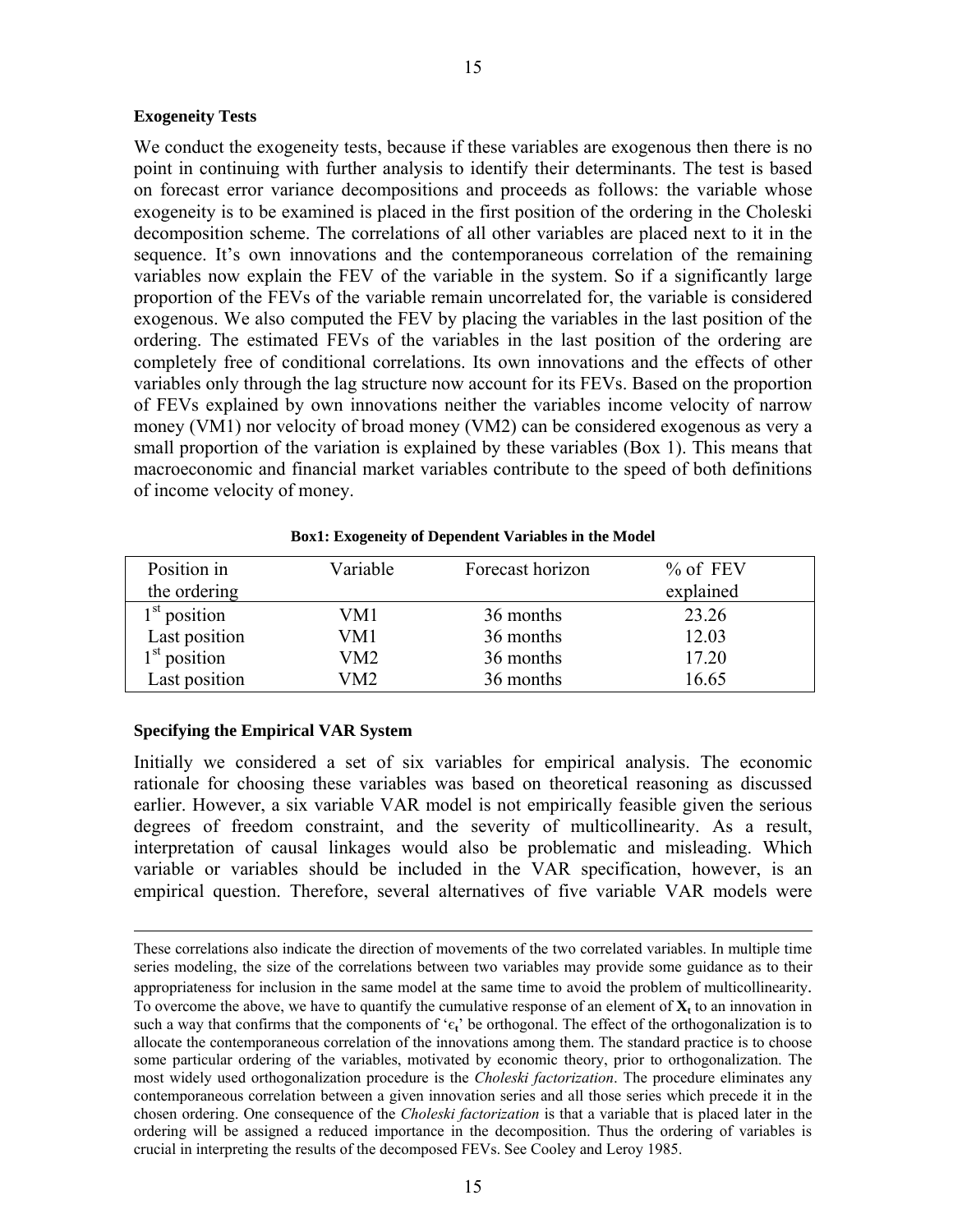<span id="page-15-0"></span>estimated in a multiple regression framework and the best model is judged based on a minimum standard error (SE) criterion. In specifying the optimal lag length of the VAR model, we employed the widely used likelihood ratio test following Enders (1996). The test was conducted at a step of 1-quarters up to a maximum of  $k=16$  periods.<sup>[14](#page-15-0)</sup>

## **Analysis of Results of Variance Decomposition Estimates**

To compute variance decompositions, we use intuitive economic reasoning for ordering the variables following Sims (1985), among others. The ordering of variables in the Choleski decomposition scheme follows a causal ordering. The variable, which is believed to be exogenous, is placed in the first position and then, other variables follow in a sequence as if the next variable is caused by the one preceding it. The variable  $VMI_t$  or  $VM2<sub>t</sub>$ , in our case is placed in the last position on the assumption that all other variables affect those variables. The following causal chain is used to estimate the FEVs of VMs:

| Velocity of broad money; model 1: $DD/TD_t$ $y_t$ $pexp_t($ or $\Delta p_{t-1})$ $DEPOINT_t$ $VM2_t$ |  |                                                                                      |  |
|------------------------------------------------------------------------------------------------------|--|--------------------------------------------------------------------------------------|--|
| Velocity of broad money; model 2: $C/D_t$                                                            |  | $y_t$ pexp <sub>t</sub> (or $\Delta p_{t-1}$ ) DEPOINT <sub>t</sub> VM2 <sub>t</sub> |  |

The estimated FEV decompositions are presented in Table 4 to7 for a forecast horizon of maximum 14 quarters; periods are based on one unit shock (one standard deviation, SD) to the system. During the initial periods, the system experiences instabilities and FEVs are not very meaningful. They are presented simply to show the dynamics of the evolution of the shock. The effects of the shock evolve over time to attain a stable equilibrium. The results in Tables 4 and 5 indicate that for velocity of broad money (and also for velocity of narrow money in Tables 6 and 7) the system attains stability at about 16 periods from where the decomposed FEVs changes very slowly indicating that the system is in its stable equilibrium. At 16 period horizon, growth of real GDP account for 34.4 percent of the variance of speed of velocity followed by proxy variable for stages of financial development or economic development (15.4 percent). Both of these variables jointly account for nearly 50 percent of the variance of velocity of narrow money. The other factor, interest rate accounts for only 2.8 percent of the FEV of the velocity of broad money,  $VM2_t$ .

Note that the *VM2*<sup>2</sup>'s own innovations accounts for 45.8 percent. The fact that velocity's own innovations accounts for a significant proportion of the FEV indicates that past speed or growth of velocity is an important determinant of current speed of velocity which means long run demand for money behavior in Bangladesh is stable and predictable (Akhtaruzzaman 2007). The most important determinant of inflation, apart from velocity itself, is the growth of real GDP which is not surprising given that in the initial stage of development, monetization takes place at a rapid rate that is, the spread of banking habit and the relatively rapid expansion of purely financial or monetary transactions will contribute to proportionately higher demand for money which means income elasticity of money demand is highly elastic and hence, velocity will change accordingly. Stages of financial development and price expectation are the  $2<sup>nd</sup>$  and  $3<sup>rd</sup>$  most important factors respectively in influencing or explaining the variation of speed of velocity, a result which is also consistent with the theoretical as well as empirical reasoning in the context of Bangladesh.

The above findings are consistent with available empirical evidence. To discern the role of stages of financial and economic development, we specify and analyze another VAR(1 5)

 $14$  For technical details see Appendix I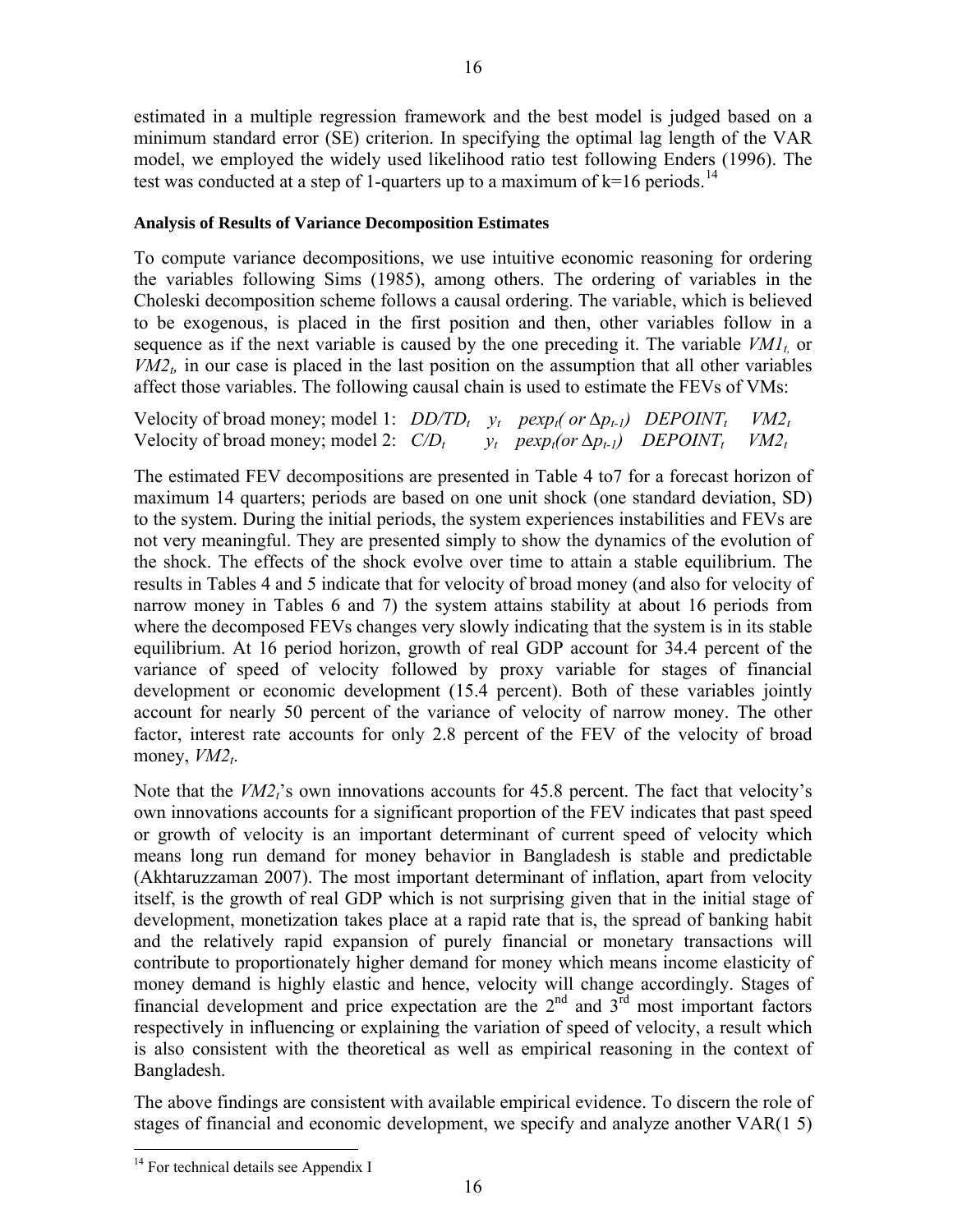model, using an alternative definition, proxy or indicator of financial development or stages of economic development. For example, we replace ratio of demand deposit to time deposit  $(DD/TD_t)$  by currency-deposit ratio  $(C/D_t)$ . The FEV decompositions based on this alternative model are presented in Table 5 with the  $VM2<sub>t</sub>$  placed in the last position as usual. The results show that the system attains stability at about 16 quarter periods. At 16 quarter periods horizon, growth of real GDP still accounts for the major portion of the variance of speed of velocity but with a bit less proportion (24.5 percent) followed by proxy variable for stages of financial development. In this later model, the alternative indicator of economic development  $(C/D<sub>t</sub>)$  explains greater proportion of variance in changes of velocity (22.2 percent). The contribution of  $VM2<sub>t</sub>$ 's own innovation accounts again for greater proportion of variance (44.3 percent). The interest rate variable is found as 3<sup>rd</sup> most important variable followed by price expectation variable which explains 3.4 percent and 2.6 percent FEV of speed of velocity respectively.

The same causal chain or ordering, as for velocity of narrow money, is used to estimate the FEV decompositions of the income velocity of narrow money equation:

Velocity of narrow money; model 1:  $DD/TD_t$   $y_t$   $pexp_t($  or  $\Delta p_{t-1})$   $DEPOINT_t$   $VM1_t$ Velocity of narrow money; model 2:  $C/D_t$  *y<sub>t</sub>* pexp<sub>t</sub>(or  $\Delta p_{t-1}$ ) DEPOINT<sub>t</sub> VM1<sub>t</sub>

The variance decompositions of *VM1*, are presented in Tables 6 and 7. In Table 6, we find almost similar results like  $VM2<sub>t</sub>$  model. The only difference is that in this  $VM1<sub>t</sub>$  model, innovation of price expectations has a marginal role and the innovation of interest rate is weak as well. The result shows that 13.8 percent of FEV of velocity is explained by proxy indicator of stages of economic development,  $(DD/TD<sub>t</sub>)$ . But the contribution of growth of real GDP and of own innovation of velocity of narrow money in explaining the variance of  $VMI_t$  show almost similar proportions as in the  $VMI_t$  model, 31.5 percent and 46.6 percent respectively.

In the  $4<sup>th</sup>$  velocity model we replaced demand deposit-time deposit ratio (*DD/TD*<sub>t</sub>) by currency-deposit ratio  $(C/D<sub>t</sub>)$ . The FEV decompositions based on this alternative model are presented in Table 7 with  $VMI_t$  placed in the last position as usual. The FEV decomposition results show that the system attains stability at about 16 quarter periods same as in other models. At 16 quarter periods horizon, growth of real GDP though account for important portion but lower proportion (29.8 percent) of the variance of speed of velocity followed by proxy variable for stages of financial development,  $(C/D<sub>t</sub>)$ , which explains relatively less proportion of variance of changes of velocity (17.9 percent). The contribution of  $VMI_t$ 's own innovation accounts higher proportion of variance  $(43.0)$ percent) which again indicates that past speed or growth of velocity is an important determinant of current speed of velocity of narrow money. The price expectation variable is found to be relatively strong which accounts 5.7 percent of the FEV speed of velocity.

#### **VII. Conclusions and Policy Recommendations**

This paper employs the vector autoregression (VAR) technique to identify the important macroeconomic variables, which are believed to generate greater or lesser variation of the speed of income velocity of both definitions of money. Two variables, such as money multiplier and velocity of money are among the most closely watched variables by the monetary authority in estimating the safe limit of monetary expansion and thereby, formulating prudent monetary policy. It is true that the changes of the growth rate or speed of velocity is a relatively long run phenomenon but it occupies a central place in monetary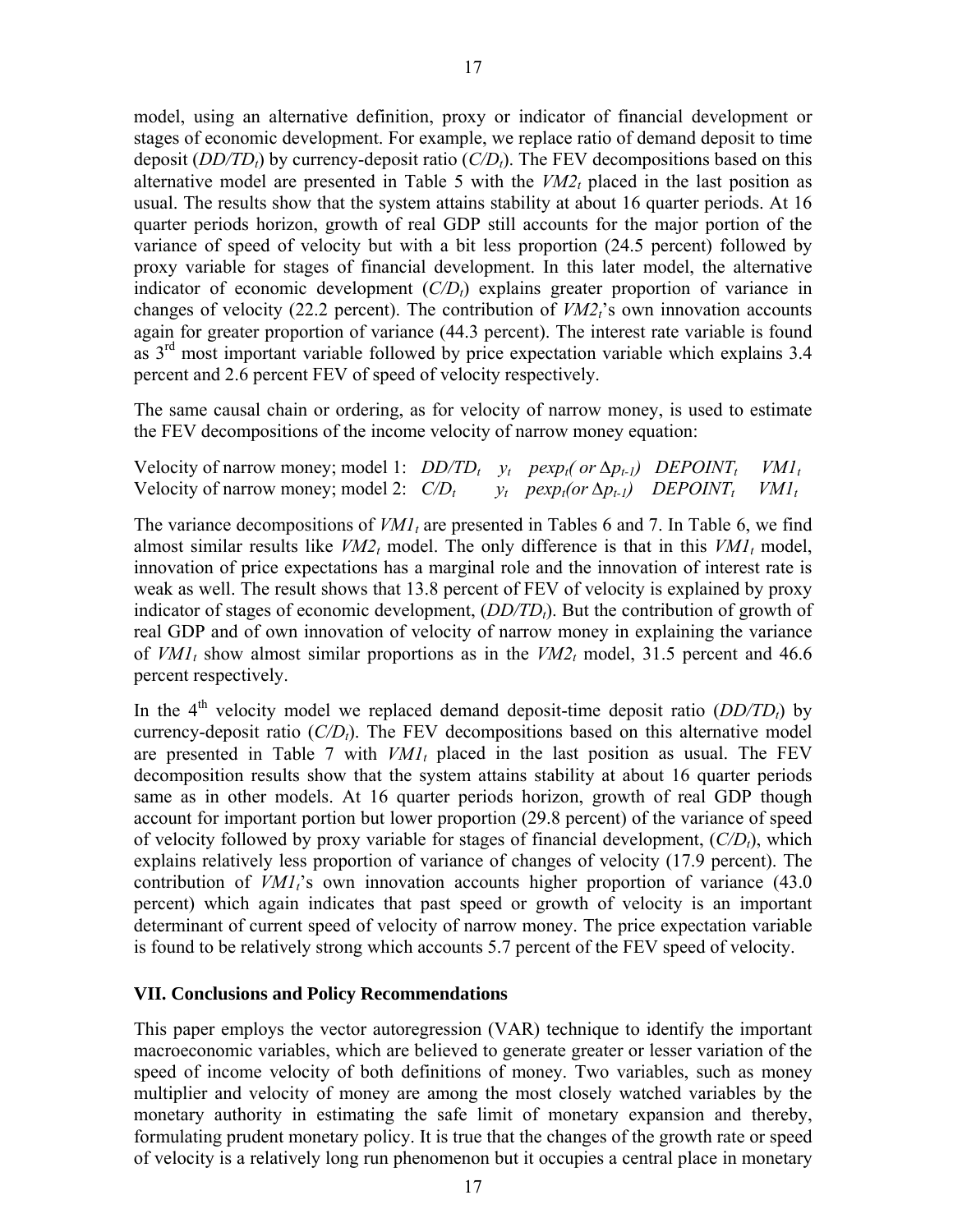policy. One would therefore like to know which macroeconomic variables they should watch closely to get signals relating to variation in the speed of velocity. The present paper provides an analysis in order to achieve this modest goal.

Our analysis of the determinants of the speed of velocity shows that the two variables, growth of real GDP and the proxy indicator of stages of financial development, jointly account for the lion's share of the variance of speed of velocity (around 75 percent) irrespective of the definition of velocity, followed by price expectations. The inflation expectation of the households creates a reasonably strong influence on the variance of velocity. A direct implication of the above result is that forecasting future values of the speed of velocity is important for estimating the safe limit of monetary expansion which is likely to increase the effectiveness of monetary policy. The behavior of VM determines the degree of command that the monetary authority has over monetary institutions to support higher economic growth without fueling inflation since if VM falls as per capita real GDP rises, the monetary authority can issue more money and obtain a greater leverage on resources than if VM remains constant or rises. The cointegration results of the analysis support the assertion that VM is negatively related with economic growth which means VM has been declining over time in Bangladesh. Therefore, properly designed expansionary monetary policy may not always create adverse effects on aggregate demand due to declining velocity of money with financial development.

The result of the co-integration analysis shows that the proxy for financial development affects the velocity negatively, a result that supports the hypothesis that the Bangladesh economy might be operating at earlier stages of financial development so that the role of financial development is important in forecasting income velocity of money. In an age of instant communication and easy access to information, the stage of economic and financial development has strong implications on changing lending-borrowing and asset substitution behaviors of the people and hence on the speed of income velocity of money. The traditional view of constancy of velocity of money does not seem to hold in the dynamically changing economic environment of Bangladesh and this should be explicitly taken into account in designing effective monetary programs and formulating credible monetary policy in the country.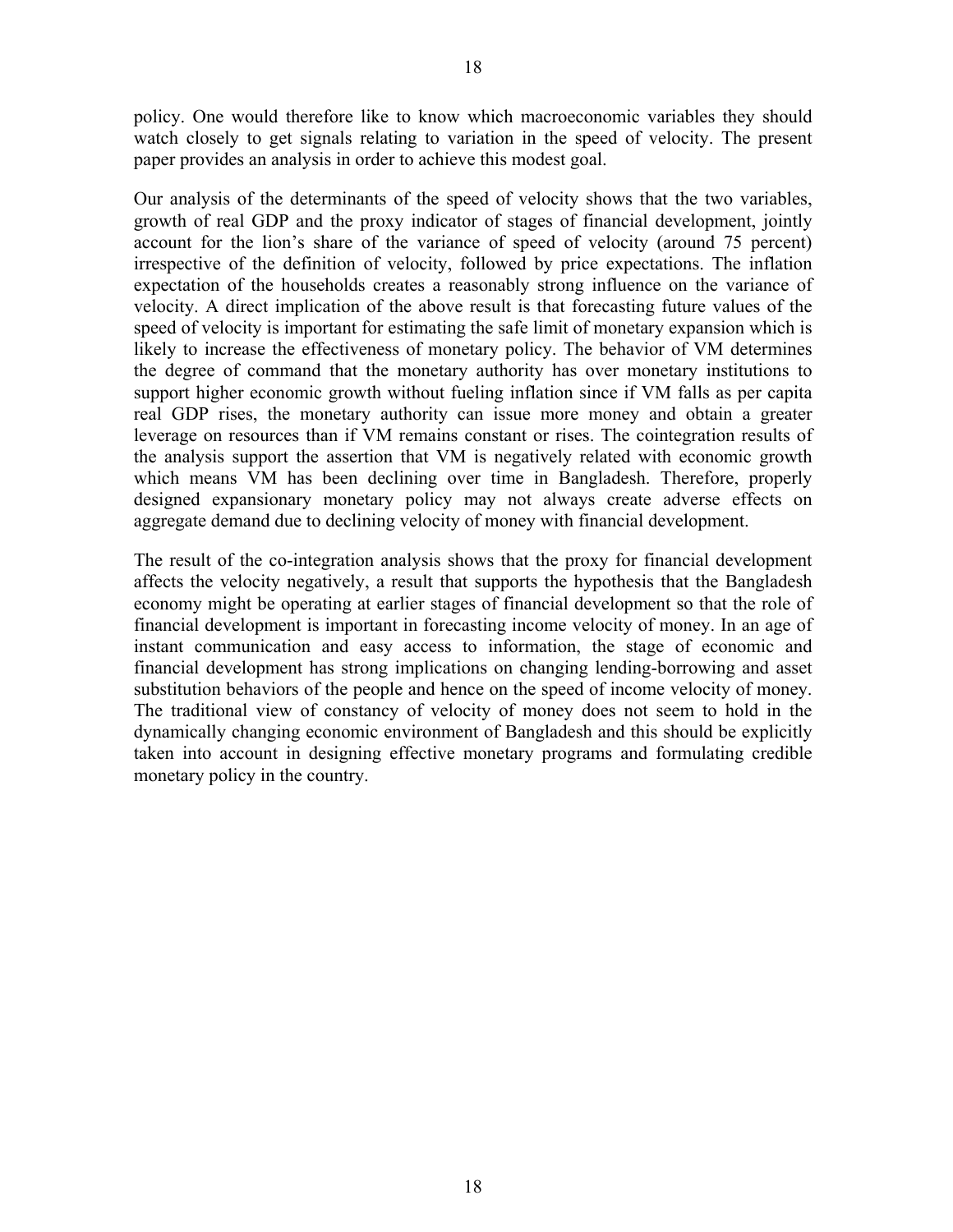19

### **References**

- Abdullah, D. A. (1994),"Testing Exogeneity of Economic Variables: An Application of Innovation Accounting", *Applied Economics*, 26, 125-143
- Aghevli, B. (1980) "Effects of Banking Development on the Demand for Money", in Coats, Jr., W. L. and D.R.Khatkhate (eds.) *Money and Monetary Policy in Less Developed Countries*, Pergamon Press, Oxford, 241-54
- Ahmed, S. (1977), "Demand for Money in Bangladesh: Some Preliminary Evidence", *Bangladesh Development Studies*, 5, No 2, 227-38
- Arize, A. (1990) "Effects of Financial Innovations on the Money Demand Function: Evidence from Japan", *International Economic Journal*, 4, No 1, 59-70
- Bangladesh Bank, *Economic Trends*, various Issues.
- Baumol, W. J. (1952) "The Transactions Demand for Cash: An Inventory Theoretic Approach", *Quarterly Journal of Economics*, 66, November, 545-556
- Beck, T., Demirguc-Kunt, A. and Levine, R. (1999) *A New Database on Financial Development and Structure*, World Bank Policy Research Paper Series 2146 Washington D.C.
- Bordo, M. D. and Jonung, L. (1981) "The Long-run Behavior of the Income Velocity of Money in Five Advanced Countries, 1870-1975: An Institutional Approach", *Economic Inquiry*, 19, 96-116
- Burbidge, J. and Harrison A. (1985) "A Historical Decomposition of the Great Depression to Determine the Role of Money", *Journal of Monetary Economics,*14, 45-54
- Cheung, Y. and Lai K. S. (1993) "Finite Sample Sizes of Johansen's Likelihood Ratio Tests for Co-integration", *Oxford Bulletin of Economics and Statistics*, 55, 313-28
- Chow, G. (1960) "Test of Equality Between Sets of Coefficients in Two Linear Regressions", *Econometrica*, 49, 1057-72
- Coats, Jr., W. L. and Khatkhate D.R. (eds.) (1980) Money and Monetary Policy in Less Developed Countries, Pergammon Press, Oxford,
- Coley, T. F. and S. F. Leroy, (1985) "Atheoretical Macro-econometrics: A Critique", *Journal of Monetary Economics*, 16 (Nov.), 289-308
- Corker, R. (1990) "Wealth, Financial Liberalization, and the Demand for Money in Japan", *IMF Staff Papers*, 37, No 2, 414-32
- Currie, D. (1981) "Some Long Run Features of Dynamic Time Series Models", *Economic*

*Journal*, 91, 704-15

- Dickey, D. A. and Fuller W. A. (1981) "Likelihood Ratio Statistics for Autoregressive Time Series with a Unit Root", *Econometrica*, 49, 1057-72
- Driscoll, M. and Lahiri, A. (1983) "Income Velocity of Money Demand in Agricultural Developing Economies", *Review of Economics and Statistics*, 65, 393-01
- Engle, R.F.and Granger, C.W.J. (1987) "Co-integration and Error Correction Representation: Estimation and Testing", *Econometrica*, 55, 251-76
- Ericsson, N. R. (1998) "Empirical Modeling of Money Demand", *Empirical Economics,* 23, No 2, 295-315
- ---------, Sharma, S. (1998) "Broad Money Demand and Financial Liberalization in Greece", *Empirical Economics*, 23, 417-36
- Friedman, M. (1956) "The Quantity Theory of Money- A Restatement", in M. Friedman (ed.) *Studies in the Quantity Theory of Money*, Chicago, University of Chicago Press, 3-21
- Friedman, B. and Kuttner, K. N. (1992) "Money, Income, Prices and Interest Rates", *American Economic Review*, 82, No 3, 472-92
- Fry, M. J. (Ed.) (1988) *Money, Interest and Banking in Economic Development*, John Hopkins University Press, Baltimore
- Golffeld, S. M. and Sichel, D. E. (1990) "The Demand for Money", in: *Handbook in Monetary Economics*, I, B. M. Friedman and F. H. Hahn (ed) New York: North Holland 203-33
- Goldstein, M. and Turner P. (1996) "Banking Crises in Emerging Economies: Origins and Policy Options", BIS *Economic Papers,* 46, Basel: Bank for International Settlements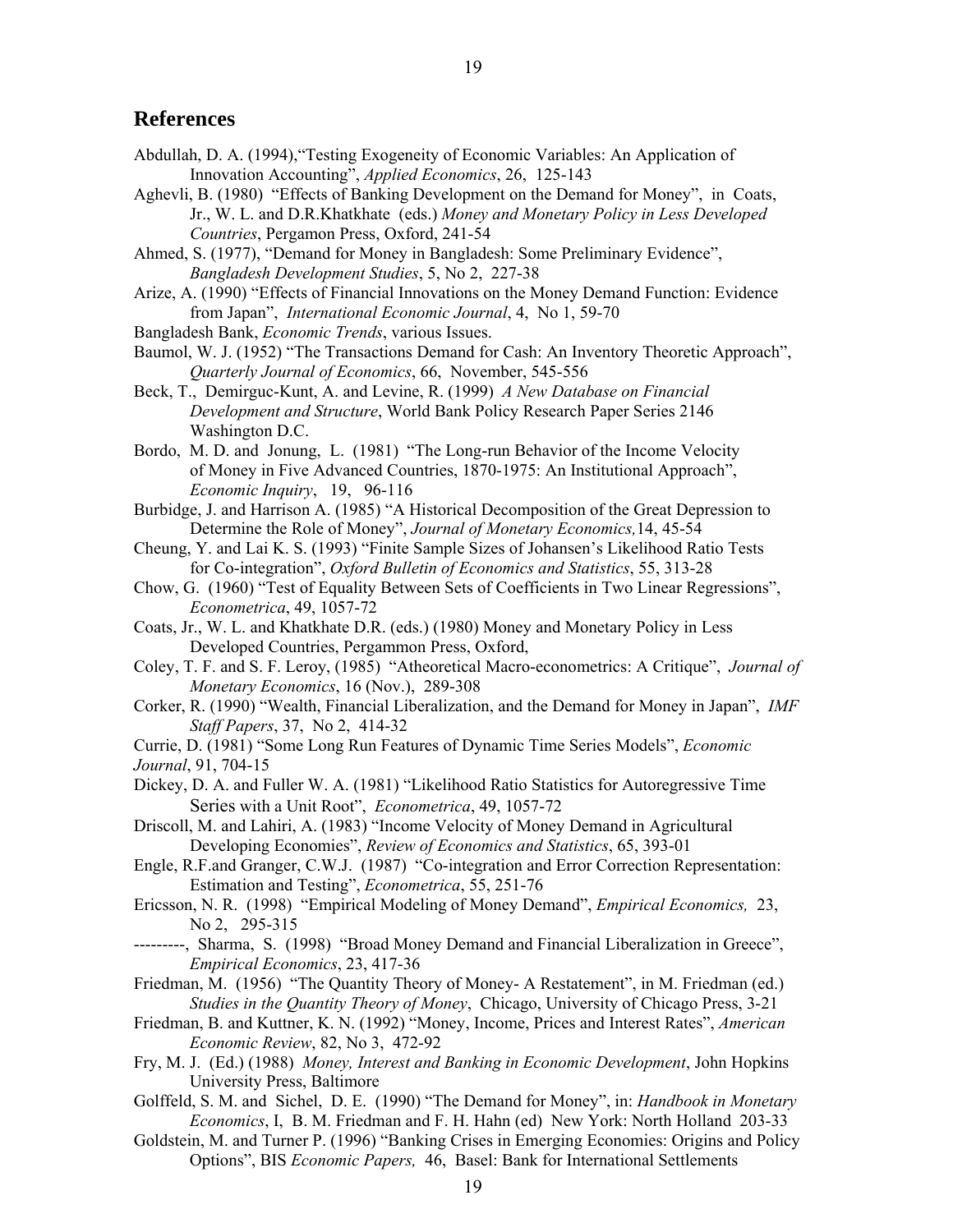- Granger, C. W. J. (1986) "Developments in the Study of Co-integrated Variables", *Oxford Bulletin of Economics and Statistics*, 48, No 4, 213-28
- --------- (1986) "Econometric Modeling with Co-integrated Variables: An Overview", *Oxford Bulletin of Economics and Statistics*, 48, No 4, 201-12
- ---------, Clive, M. and Newbold, P. (1974) "Spurious Regressions in Econometrics", *Journal of Econometrics*, 2, 111-20
- Greene, W. H. (2000) *Econometric Analysis*, Fourth Edition, Prentice-Hall, Inc, Upper Saddle River, New Jersey 07458,
- Gregory, A. W. and Hansen B. E. (1997) "Residual-Based Tests for Co-integration in Models with Regime Shifts", *Journal of Econometrics*, 70, 99-126
- Hansen, B. E. (1992) "Testing for Parameter Instability in Linear Models", *Journal of Policy Modeling*, 14, No 4, 517-33
- Hossain, M. A. (1988) "Quarterly Short Run Money Demand for Bangladesh, 1974-1985", *Bangladesh Development Studies*, 16, No 3,1-30
- Howlader, S.R. and Khan, H. R. (1990) "A Note on Income Velocity of Circulation of Money in Bangladesh", *Bangladesh Development Studies*, 18, No 1, 93-105
- Hylleberg, S., Engle, R. F., Granger, C. W. J. and Yoo, S. (1990) "Seasonal Integration and Co-integration", *Journal of Econometrics*, 44, No. 1-2, 215-38
- International Monetary Fund IMF, *International Financial Statistics*, 2002
- Jarque, C. M. and Bera, A. K. (1980) "Efficient Test for Normality, Homoscedasticity and Serial Independence of Regression Residuals", *Economic Letters*, 6, 255-59
- Johansen, S. (1988) "Statistical Analysis of Co-integrating Vector", *Journal of Economic Dynamics and Contro*l, 12, 231-54
- --------- (1991) "Estimation and Hypothesis Testing of Co-integrating Vectors in Gaussian Vector Autoregressive Models", *Econometrica*, 59, 1551-80
- Juselius, K. (1998) 'Co-integration and Identification in a Vector Time Series Model: An Application to the demand for Money in Denmark', *Discussion Papers*, 88-03, Copenhagen: Institute of Economics, University of Copenhagen,
- Kabir, M. M. (1992) "A Co-integration Based Error Correction Approach to Money Demand: The Case of Bangladesh", *Journal of Economic Development*, 17, No 1, 233-248
- Kaminsky, G. and Reinhart, C. (1998) "Financial Crises in Asia and Latin America: Then and Now", *American Economic Review*, 88, 444-58
- Keynes, J. M. (1936) *The General Theory of Employment, Interest and Money*, New York, USA
- Khamis, M. and Leone, A. (2001)"Can Currency Demand be Stable under a Financial Crisis? The Case of Mexico", *IMF Staff Papers*, 48, No 2, 344-66
- Khatkhate, D. R. (1972) "Analytic Basis of the Working of Monetary Policy in Less Developed Countries", *IMF Staff Papers*, 19, No 4, 533-58
- Melitz, J. and Correa, H. (1970) "International Differences in Income Velocity", *Review of Economics and Statistics*, 92, February,12-17
- Nachega, J. C. (2001) "Financial Liberalization, Money Demand, and Inflation in Uganda", *IMF Working Paper*, WP/01/118, International Monetary Fund, Washington DC
- Runkle, E. D. (1987) "Vector Autoregression and Reality", *Journal of Business, Economics and Statistics*, 437-42
- Short, B. K. (1973) "The Velocity of Money and Per Capita Income in Developing Economies: Malaysia and Singapore", *Journal of Development Studies*, IX, 291-300

--------- (1980) "Velocity of Money in Malaysia and Singapore", *Journal of Development Studies*, XXII, 344-53

- Sims, C. A. (1972) "Money, Income and Causality", *The American Economic Review*, 62, 540-52
- --------- (1985/86) "Some Subjective Bayesian Considerations in the Selection of Models: Comments", *Econometric Reviews*, 4, 269-75
- Tobin, J. (1956) "The Interest Elasticity of the Transactions Demand for Cash", *Review of Economics and Statistics*, 38 (August), 241-47
- Tobin J (1958) "Liquidity Preference as Behavior Towards Risk", *Review of Economic Studies,* 25 (February), 65-86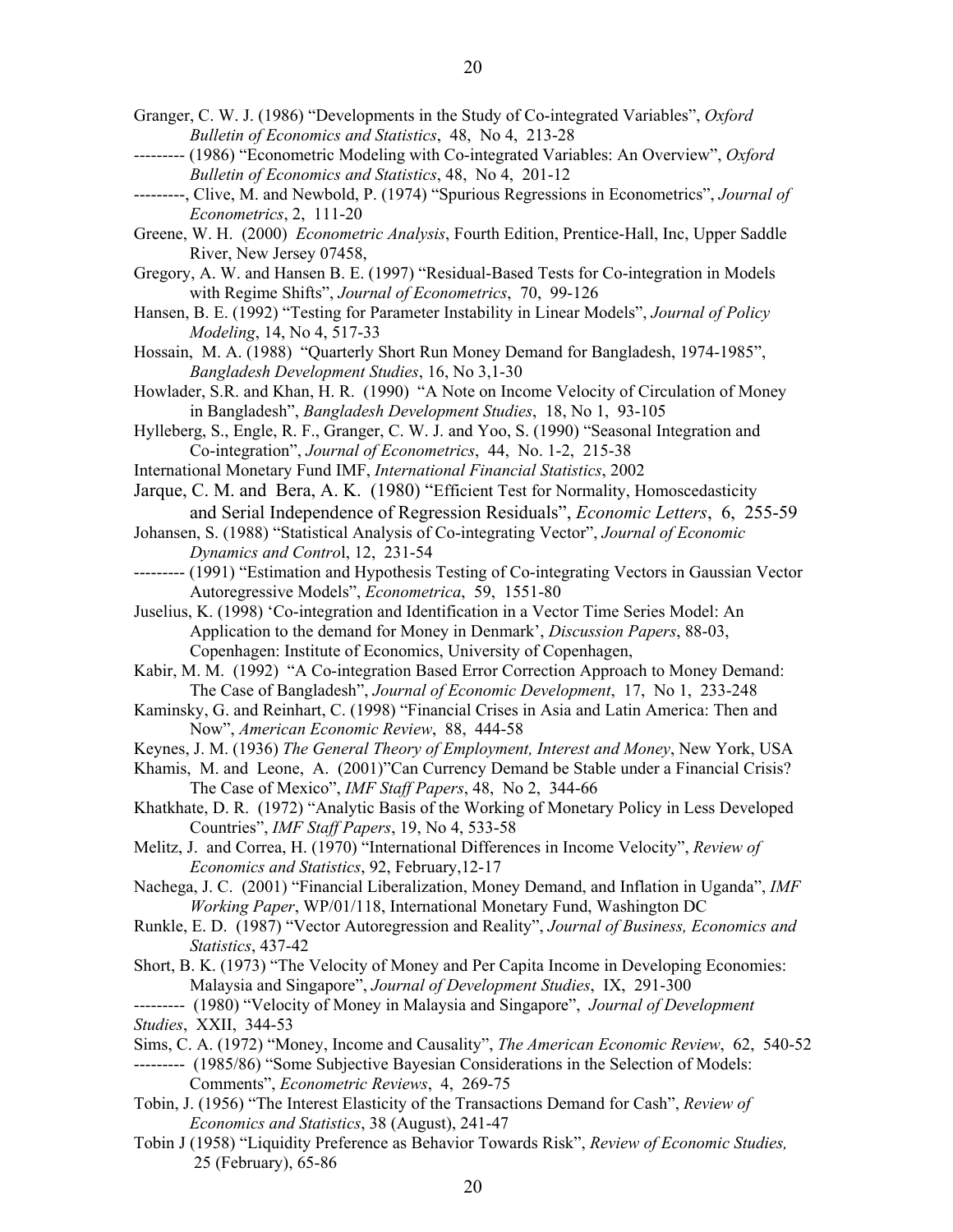| Series in level (Log)                                 |      | without trend |             | with trend |      |             | Decision |
|-------------------------------------------------------|------|---------------|-------------|------------|------|-------------|----------|
|                                                       | ADF  | PP            | <b>KPSS</b> | <b>ADF</b> | PP   | <b>KPSS</b> |          |
|                                                       |      |               |             |            |      |             |          |
| Income Velocity of Broad Money<br>(VM2 <sub>t</sub> ) | I(1) | I(1)          | I(1)        | I(1)       | I(0) | I(1)        | $I(1)^*$ |
| Income Velocity of Narrow Money                       | I(1) | I(1)          | I(1)        | I(1)       | I(0) | I(1)        | $I(1)^*$ |
| $(VMI_t)$                                             |      |               |             |            |      |             |          |
| Currency in Circulation $(C_t)$                       | I(1) | I(1)          | I(1)        | I(1)       | I(0) | I(1)        | $I(1)^*$ |
| Demand Deposit $(DD_t)$                               | I(1) | I(1)          | I(1)        | I(1)       | I(1) | I(0)        | I(1)     |
| Time Deposit $(TD_t)$                                 | I(1) | I(1)          | I(1)        | I(0)       | I(1) | I(1)        | I(1)     |
| Total Deposit $(D_t)$                                 | I(1) | I(1)          | I(1)        | I(1)       | I(0) | I(1)        | I(1)     |
| Lagged Inflation $(\mathit{pexp}_t)$                  | I(1) | I(1)          | I(1)        | I(1)       | I(0) | I(1)        | I(1)     |
| Deposit Interest Rate ( <i>DEPOINT</i> <sub>t</sub> ) | I(1) | I(1)          | I(1)        | I(1)       | I(1) | I(0)        | $I(1)^*$ |
| Gross Domestic Product $(y_t)$                        | I(1) | I(1)          | I(1)        | I(1)       | I(1) | I(0)        | I(1)     |
|                                                       |      |               |             |            |      |             |          |

#### **Table 1: Unit Root Tests for Individual Series (1973-2007)**

21

#### **Notes 1:**

1. I(1) = unit-root, I(0) = stationary, and I(0)\* = trend stationary.

2. Lag length for ADF tests are decided based on Akaike's information criterion (AIC).

3. Maximum bandwidths for PP and KPSS test are decided based on Newey-West (1994).

4. All tests are performed on the basis of 5% significance level.

#### **Notes 2:**

The variables are defined (as given in the text) as follows:  $p_t = \log o f$  consumer price Index,  $p \exp_t = \text{price}$ expectation (last year's inflation rate),  $(DD/TD)_t$  = ratio of demand deposit to time deposit,  $(C/D)_t$  = ratio of currency to deposit,  $y_t = \log$  of real GDP, *DEPOINT<sub>t</sub>* = deposit interest rate,  $VMI_t = \text{income velocity of}$ narrow money,  $VM2_t$  = income velocity of broad money,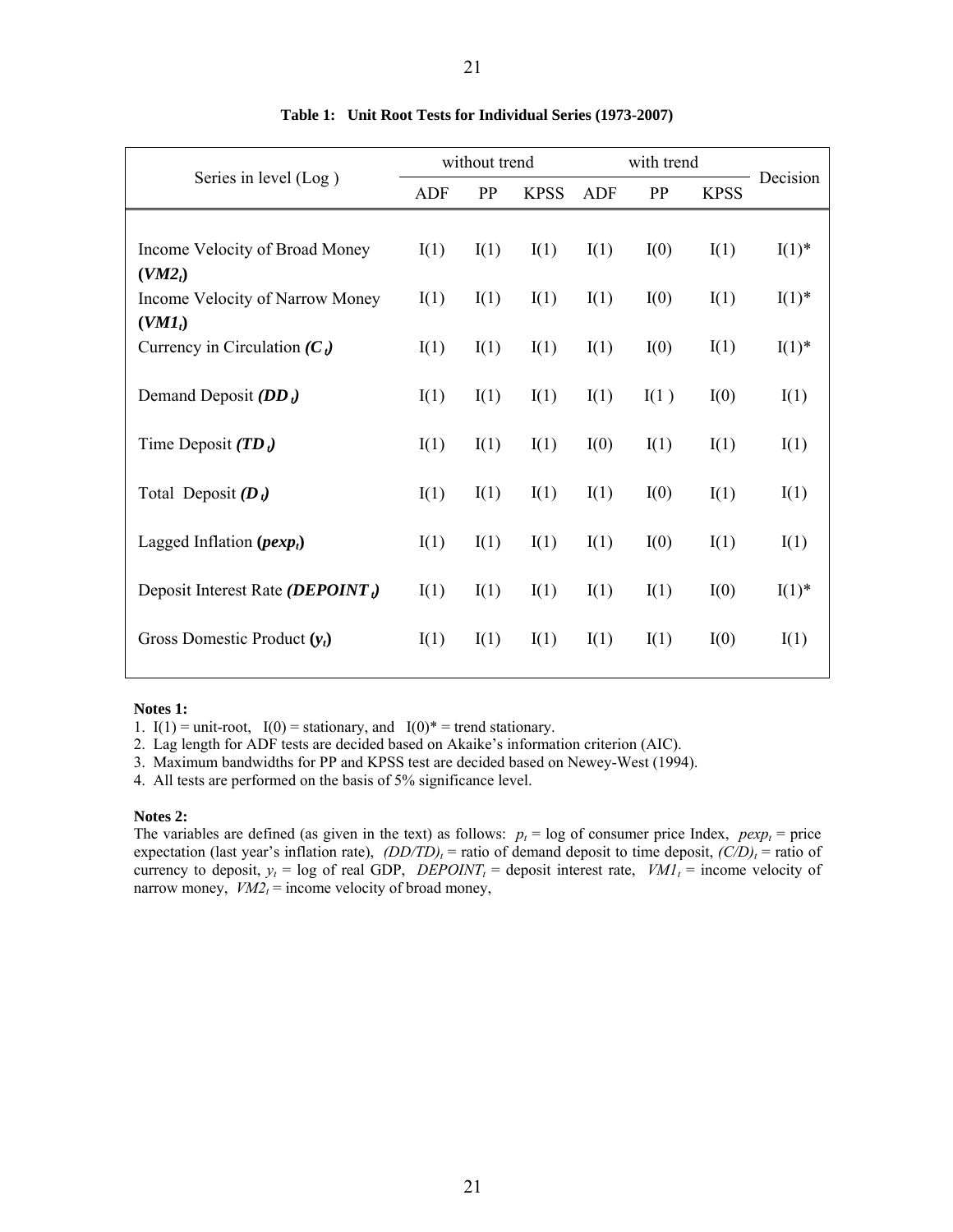| deposit ratio $(DD/TD)t$ | Co-integration Analysis of Income Velocity of Narrow Money $(VMI_t)$ with real GDP $(y_t)$ ,<br>expectation of inflation $(\Delta p_{t-1})$ , interest rate ( <i>DEPOINT<sub>t</sub></i> ), and demand deposit-time |                  |             |                      |            |  |  |  |  |  |  |
|--------------------------|---------------------------------------------------------------------------------------------------------------------------------------------------------------------------------------------------------------------|------------------|-------------|----------------------|------------|--|--|--|--|--|--|
| Eigenvalues              |                                                                                                                                                                                                                     | 0.44             | 0.27        | 0.09                 | 0.07       |  |  |  |  |  |  |
| Hypotheses               |                                                                                                                                                                                                                     | $r = 0$          | $r \leq 1$  | $r \leq 2$           | $r \leq 3$ |  |  |  |  |  |  |
|                          | $101.42*$<br>8.21<br>Trace Statistics (Lambda Trace)<br>44.33<br>24.23                                                                                                                                              |                  |             |                      |            |  |  |  |  |  |  |
| 95% Critical Values      |                                                                                                                                                                                                                     | 69.82            | 47.86       | 29.80                | 15.50      |  |  |  |  |  |  |
|                          | Maximum Eigen-Statistic                                                                                                                                                                                             | 57.09*           | 20.10       | 16.02                | 7.31       |  |  |  |  |  |  |
| 95% Critical Values      |                                                                                                                                                                                                                     | 33.88            | 27.58       | 21.13                | 14.26      |  |  |  |  |  |  |
|                          | Standardized Co-integrating Vector of Coefficients (or Eigenvectors)                                                                                                                                                |                  |             |                      |            |  |  |  |  |  |  |
| $VMI_t$                  | $y_t$                                                                                                                                                                                                               | $\Delta p_{t-1}$ | $DEPOINT_t$ | (DD/TD) <sub>t</sub> |            |  |  |  |  |  |  |
| 1.00                     | 0.07                                                                                                                                                                                                                | $-0.41$          | 0.08        | 0.09                 |            |  |  |  |  |  |  |
|                          | (0.08)                                                                                                                                                                                                              | (0.06)           | (0.02)      | (0.16)               |            |  |  |  |  |  |  |
|                          | Standardized Adjustment Coefficients (Alpha Coefficients)                                                                                                                                                           |                  |             |                      |            |  |  |  |  |  |  |
| $VMI_t$                  | $y_t$                                                                                                                                                                                                               | $\Delta p_{t-1}$ | $DEPOINT_t$ | (DD/TD) <sub>t</sub> |            |  |  |  |  |  |  |
| $-0.13$                  | 0.30                                                                                                                                                                                                                | $-2.72$          | 0.12        | $-0.05$              |            |  |  |  |  |  |  |

|  |  |  |  |  | Table 2: Income Velocity Model of Circulation of Narrow Money |  |  |
|--|--|--|--|--|---------------------------------------------------------------|--|--|
|--|--|--|--|--|---------------------------------------------------------------|--|--|

| $\sim \cdot \sim$ | $- \cdot$ , $-$ | $\ddotsc$ | $\ddotsc$ |
|-------------------|-----------------|-----------|-----------|
|                   |                 |           |           |
|                   |                 |           |           |
|                   |                 |           |           |

|  |  | Table 3: Income Velocity Model of Circulation of Broad Money |
|--|--|--------------------------------------------------------------|
|  |  |                                                              |

| Co-integration Analysis of Income Velocity of Broad Money ( $VM2t$ ) with real GDP ( $yt$ ), inflation<br>expectation ( $\Delta p_{t,l}$ ), interest rate ( <i>DEPOINT<sub>t</sub></i> ), and demand deposit-time deposit ratio ( <i>C/D</i> ) <sub>t</sub> |          |       |       |       |  |  |  |  |  |
|-------------------------------------------------------------------------------------------------------------------------------------------------------------------------------------------------------------------------------------------------------------|----------|-------|-------|-------|--|--|--|--|--|
| Eigenvalues                                                                                                                                                                                                                                                 | 0.44     | 0.27  | 0.09  | 0.07  |  |  |  |  |  |
| Hypotheses                                                                                                                                                                                                                                                  | $r = 0$  | r < 1 | r < 2 | r < 3 |  |  |  |  |  |
| Trace Statistics (Lambda Trace)                                                                                                                                                                                                                             | 76.69*   | 37.57 | 13.75 | 531   |  |  |  |  |  |
| 95% Critical Values                                                                                                                                                                                                                                         | 69.82    | 47.86 | 29.80 | 15.49 |  |  |  |  |  |
| Maximum Eigen-Statistic                                                                                                                                                                                                                                     | $39.10*$ | 23.82 | 844   | 4.63  |  |  |  |  |  |
| 95% Critical Values                                                                                                                                                                                                                                         | 33.88    | 27.58 | 21 13 | 14.26 |  |  |  |  |  |

Standardized Co-integrating Vector of Coefficients (or Eigenvectors)

| $VMI_t$ |         | $\Delta p_{t-1}$ | $DEPOINT_t$ | (C/D) <sub>t</sub> |  |
|---------|---------|------------------|-------------|--------------------|--|
| 1.00    | $-1.19$ | $-0.29$          | $-0.17$     | $-2.50$            |  |
|         | (0.26)  | (0.06)           | $(-0.05)$   | (0.47)             |  |

| Standardized Adjustment Coefficients (Alpha Coefficients) |         |                  |             |             |  |  |  |  |
|-----------------------------------------------------------|---------|------------------|-------------|-------------|--|--|--|--|
| $VMI_t$                                                   |         | $\Delta p_{t-1}$ | $DEPOINT_t$ | $(C/D)_{t}$ |  |  |  |  |
| 0.03                                                      | $-0.09$ | $-194$           | 0.08        | $-0.03$     |  |  |  |  |

The VAR includes 4 lags on each variable, a constant term and a linear deterministic term. The \* denote significant at 1% level respectively. The critical values for the trace statistics are from Hansen-Juselius (1995) and the critical values for Lambda Max are taken from Osterwald-Lenum (1992). The figures in parenthesis are standard errors (not τ-statistics for significance) of coefficients for variables.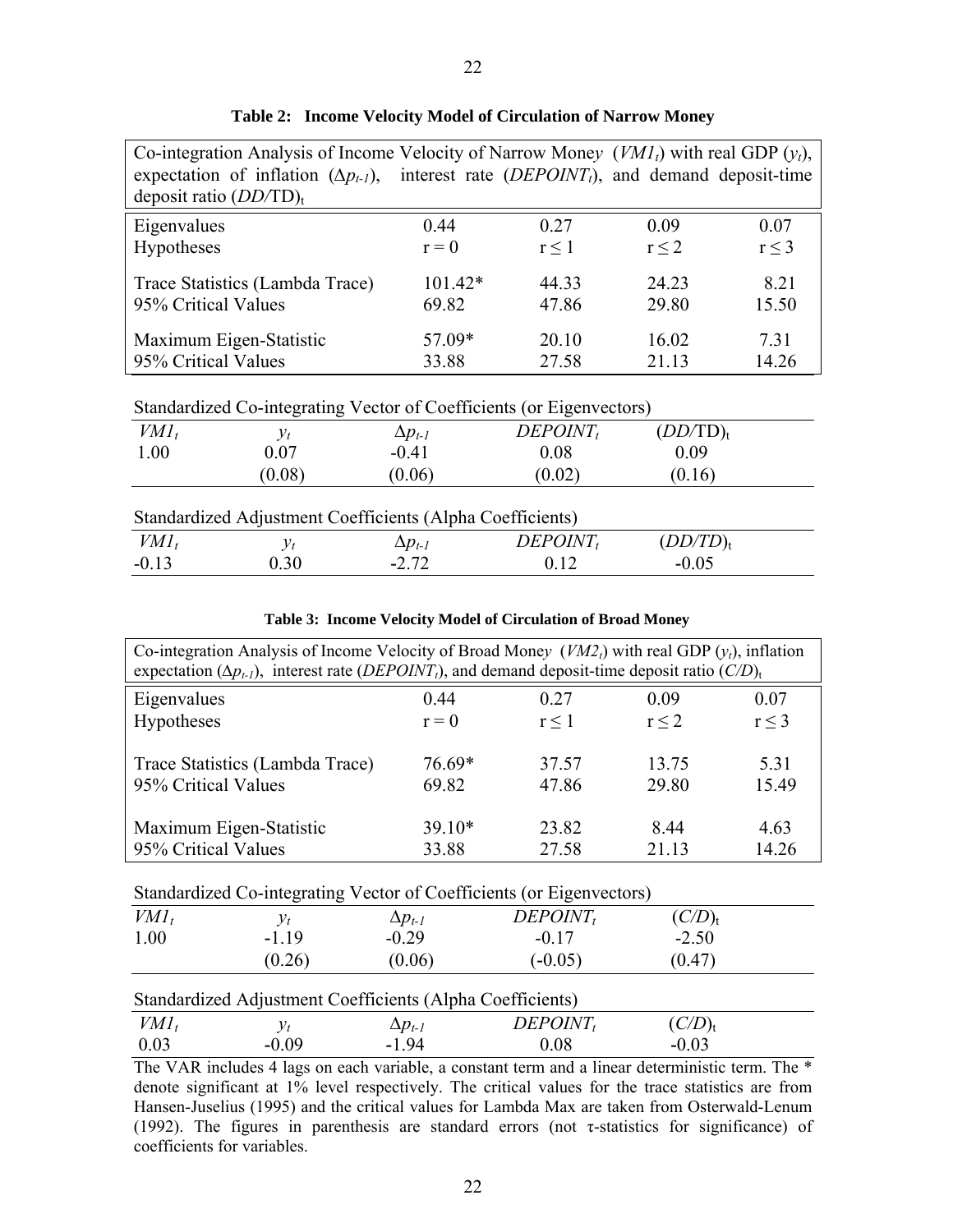# **Table 4: Variance Decomposition of Income Velocity of Broad Money**

(based on VAR(1 5) and ordering of variables as in column1)

| Variance decomposition of currency-deposit ratio ((C/D),) |      |                                                                       |        |                  |             |         |  |
|-----------------------------------------------------------|------|-----------------------------------------------------------------------|--------|------------------|-------------|---------|--|
| Forecast                                                  |      |                                                                       |        |                  |             |         |  |
| Horizon                                                   | S.E. | $(C/D)_t$                                                             | $y_t$  | $\Delta p_{t-1}$ | $DEPOINT_t$ | $VM2_t$ |  |
| $\mathbf{1}$                                              | 0.05 | 100.00                                                                | 0.00   | 0.00             | 0.00        | 0.00    |  |
|                                                           |      | (0.00)                                                                | (0.00) | (0.00)           | (0.00)      | (0.00)  |  |
| 4                                                         | 0.06 | 91.45                                                                 | 0.47   | 0.51             | 4.38        | 3.16    |  |
|                                                           |      | (5.18)                                                                | (1.73) | (2.19)           | (3.62)      | (3.10)  |  |
| 8                                                         | 0.08 | 71.25                                                                 | 1.67   | 2.58             | 15.39       | 9.08    |  |
|                                                           |      | (8.84)                                                                | (2.53) | (4.47)           | (7.57)      | (5.63)  |  |
| 12                                                        | 0.10 | 50.99                                                                 | 4.43   | 6.36             | 24.90       | 13.29   |  |
|                                                           |      | (10.10)                                                               | (4.29) | (6.74)           | (9.81)      | (7.36)  |  |
| 16                                                        | 0.11 | 38.71                                                                 | 8.03   | 8.85             | 29.51       | 14.82   |  |
|                                                           |      | (9.70)                                                                | (6.24) | (8.06)           | (11.12)     | (8.16)  |  |
|                                                           |      | $\mathbf{L}$                                                          |        |                  |             |         |  |
|                                                           |      |                                                                       |        |                  |             |         |  |
|                                                           |      | Variance decomposition of gross domestic product $(y_t)$              |        |                  |             |         |  |
| Forecast                                                  |      |                                                                       |        |                  |             |         |  |
| Horizon                                                   | S.E. | $(C/D)_t$                                                             | $y_t$  | $\Delta p_{t-1}$ | $DEPOINT_t$ | $VM2_t$ |  |
| $\mathbf{1}$                                              | 0.28 | 0.26                                                                  | 99.73  | 0.00             | 0.00        | 0.00    |  |
|                                                           |      | (1.26)                                                                | (1.26) | (0.00)           | (0.00)      | (0.00)  |  |
| 4                                                         | 0.31 | 0.80                                                                  | 91.83  | 0.94             | 1.61        | 4.80    |  |
|                                                           |      | (2.31)                                                                | (5.23) | (2.60)           | (2.43)      | (3.68)  |  |
| 8                                                         | 0.38 | 1.22                                                                  | 87.28  | 1.13             | 1.28        | 9.08    |  |
|                                                           |      | (2.93)                                                                | (6.15) | (2.76)           | (2.43)      | (4.47)  |  |
| 12                                                        | 0.43 | 1.92                                                                  | 85.34  | 1.10             | 1.13        | 10.48   |  |
|                                                           |      | (4.05)                                                                | (7.49) | (3.15)           | (2.78)      | (5.05)  |  |
| 16                                                        | 0.47 | 2.54                                                                  | 84.41  | 1.05             | 1.09        | 10.88   |  |
|                                                           |      | (5.29)                                                                | (8.94) | (3.56)           | (3.30)      | (5.54)  |  |
|                                                           |      | $\mathbf{I}$                                                          |        |                  |             |         |  |
|                                                           |      |                                                                       |        |                  |             |         |  |
|                                                           |      | Variance decomposition of inflation expectations ( $\Delta p_{t-1}$ ) |        |                  |             |         |  |
| Forecast                                                  |      |                                                                       |        |                  |             |         |  |
| Horizon                                                   | S.E. | $(C/D)_t$                                                             | $y_t$  | $\Delta p_{t-1}$ | $DEPOINT_t$ | $VM2_t$ |  |
| 1                                                         | 2.54 | 3.14                                                                  | 0.10   | 96.74            | 0.00        | 0.00    |  |
|                                                           |      | (2.95)                                                                | (1.03) | (3.07)           | (0.00)      | (0.00)  |  |
| 4                                                         | 2.78 | 5.38                                                                  | 7.47   | 84.14            | 1.71        | 1.28    |  |
|                                                           |      | (4.14)                                                                | (3.91) | (5.64)           | (2.87)      | (1.92)  |  |
| 8                                                         | 2.95 | 8.56                                                                  | 9.41   | 75.12            | 4.25        | 2.64    |  |
|                                                           |      | (4.84)                                                                | (3.92) | (6.33)           | (3.79)      | (2.34)  |  |
| 12                                                        | 3.07 | 9.53                                                                  | 10.07  | 69.76            | 6.80        | 3.82    |  |
|                                                           |      | (5.42)                                                                | (4.02) | (6.90)           | (4.58)      | (2.84)  |  |
| 16                                                        | 3.17 | 9.31                                                                  | 10.44  | 66.32            | 9.35        | 4.55    |  |
|                                                           |      | (5.74)                                                                | (4.17) | (7.52)           | (5.61)      | (3.25)  |  |
|                                                           |      |                                                                       |        |                  |             |         |  |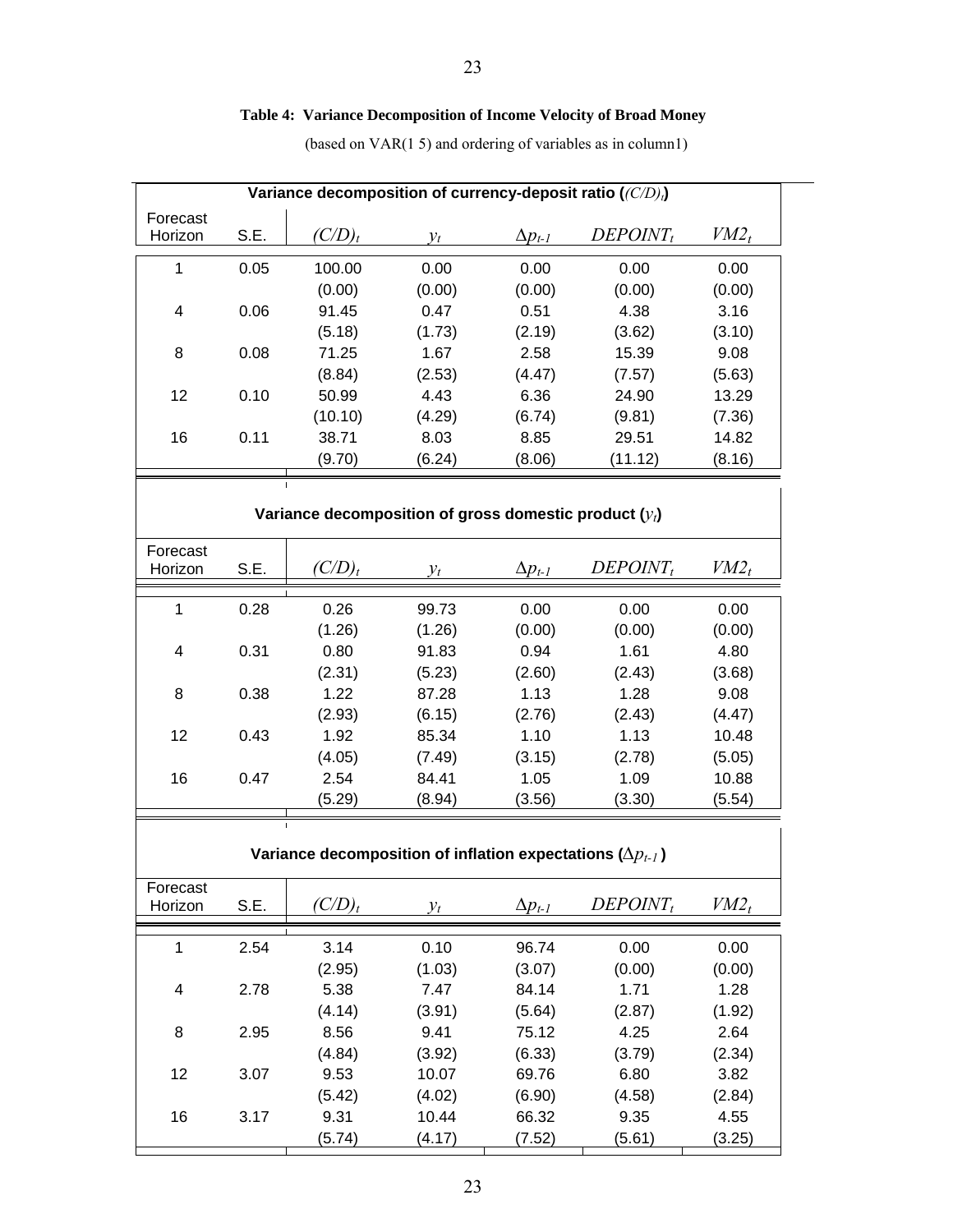| Variance decomposition of deposit interest rate ( $DEPOINTt$ ) |                                                   |           |        |                  |             |         |  |  |
|----------------------------------------------------------------|---------------------------------------------------|-----------|--------|------------------|-------------|---------|--|--|
| Forecast<br>Horizon                                            | S.E.                                              | $(C/D)_t$ | $y_t$  | $\Delta p_{t-1}$ | $DEPOINT_t$ | $VM2_t$ |  |  |
| 1                                                              | 0.50                                              | 0.41      | 0.05   | 5.77             | 93.75       | 0.00    |  |  |
|                                                                |                                                   | (1.31)    | (1.02) | (3.74)           | (4.00)      | (0.00)  |  |  |
| 4                                                              | 1.12                                              | 0.18      | 0.03   | 4.74             | 94.94       | 0.09    |  |  |
|                                                                |                                                   | (2.26)    | (1.75) | (4.86)           | (5.67)      | (1.36)  |  |  |
| 8                                                              | 1.58                                              | 0.50      | 0.30   | 9.31             | 89.81       | 0.06    |  |  |
|                                                                |                                                   | (3.99)    | (2.35) | (8.35)           | (9.50)      | (2.19)  |  |  |
| 12                                                             | 1.92                                              | 1.58      | 0.82   | 12.80            | 84.72       | 0.05    |  |  |
|                                                                |                                                   | (6.01)    | (3.35) | (10.38)          | (12.09)     | (2.85)  |  |  |
| 16                                                             | 2.16                                              | 2.99      | 1.50   | 13.99            | 81.45       | 0.05    |  |  |
|                                                                |                                                   | (7.94)    | (4.51) | (11.12)          | (13.77)     | (3.67)  |  |  |
|                                                                |                                                   |           |        |                  |             |         |  |  |
|                                                                | Variance decomposition of broad money ( $VM2_i$ ) |           |        |                  |             |         |  |  |
| Forecast                                                       |                                                   |           |        |                  |             |         |  |  |
| Horizon                                                        | S.E.                                              | 'C/D),    | $v_t$  | $\Delta p_{t-1}$ | $DEPOINT_t$ | $VM2_t$ |  |  |

 1 0.14 0.00 4.68 1.50 0.30 93.50  $(1.13)$   $(3.52)$   $(2.11)$   $(1.21)$   $(4.31)$  4 0.17 7.71 5.80 2.60 1.99 81.87  $(4.93)$   $(3.22)$   $(2.75)$   $(3.12)$   $(6.07)$  8 0.24 10.82 12.08 2.67 2.70 71.70 (6.63) (4.49) (2.83) (3.73) (7.55) 12 0.29 11.83 15.05 2.66 3.14 67.30  $(7.67)$   $(5.51)$   $(3.21)$   $(4.24)$   $(8.48)$  16 0.32 22.24 27.46 2.56 3.39 44.33  $(8.45)$   $(6.55)$   $(3.41)$   $(4.70)$   $(9.28)$ 

 **Cholesky ordering: LOG(C/D) LOG(NGDP) INFLATION(-1) DEPOINT LOG(M2\_VELOCITY)**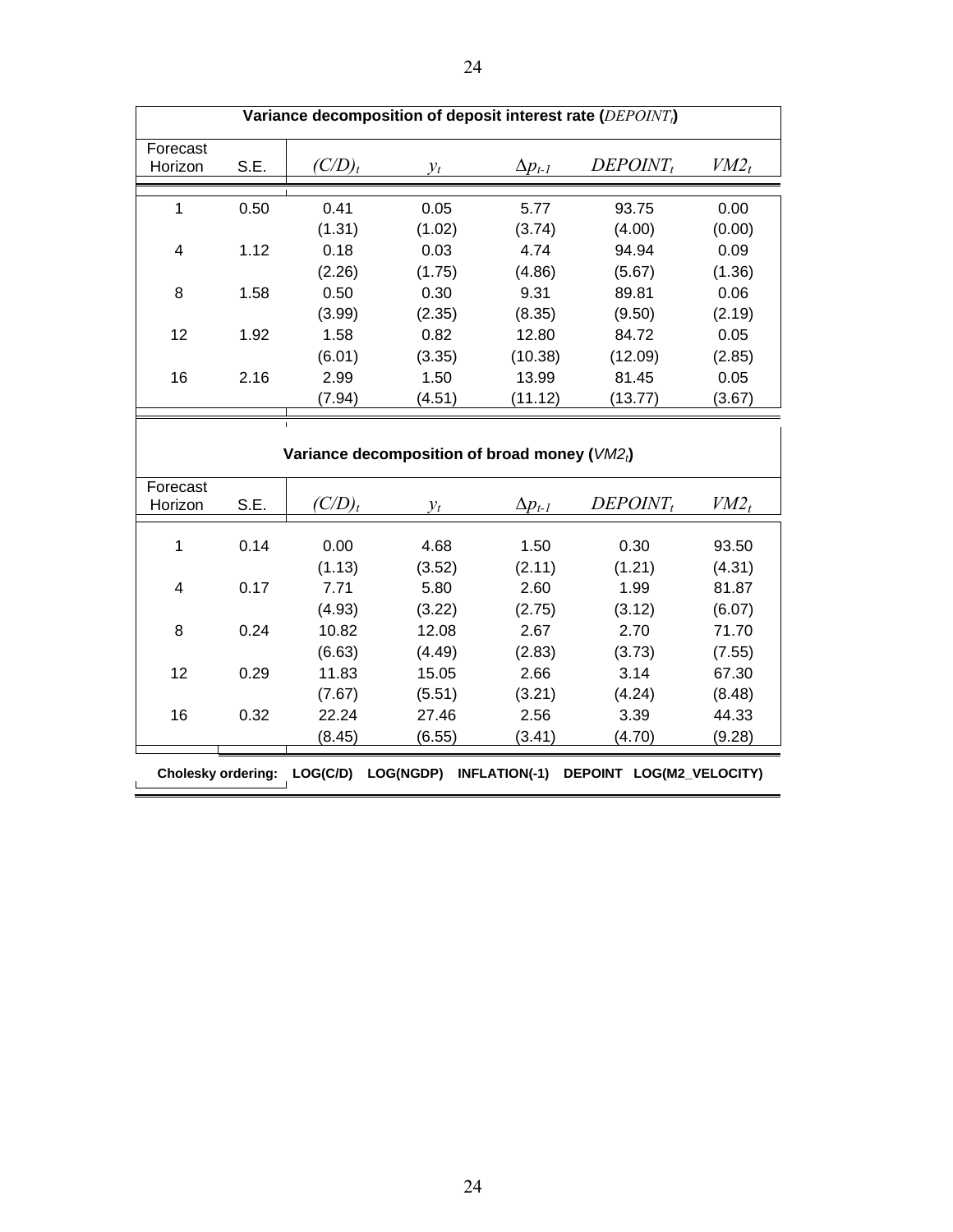# **Table 5: Variance Decomposition of Income Velocity of Broad Money**

| Variance decomposition of demand deposit-time deposit ratio ((DD/TD),) |      |                                                          |                          |                          |                          |                          |  |
|------------------------------------------------------------------------|------|----------------------------------------------------------|--------------------------|--------------------------|--------------------------|--------------------------|--|
| Forecast<br>Horizon                                                    | S.E. | $(DD/TD)_t$                                              | $v_t$                    | $\Delta p_{t-1}$         | $DEPOINT_t$              | $VM2_t$                  |  |
| 1                                                                      | 0.09 | 100.00                                                   | 0.00                     | 0.00                     | 0.00                     | 0.00                     |  |
| 4                                                                      | 0.12 | (0.00)<br>97.43                                          | (0.00)<br>0.18           | (0.00)<br>0.75           | (0.00)<br>1.61           | (0.00)<br>0.01           |  |
| 8                                                                      | 0.15 | (3.48)<br>95.57                                          | (1.28)<br>1.53           | (2.23)<br>1.37           | (2.47)<br>1.44           | (0.47)<br>0.06           |  |
| 12                                                                     | 0.17 | (5.53)<br>94.42                                          | (3.41)<br>2.65           | (3.35)<br>1.46           | (2.85)<br>1.32           | (0.66)<br>0.12           |  |
| 16                                                                     | 0.18 | (7.44)<br>93.50<br>(9.18)                                | (5.52)<br>3.64<br>(7.28) | (4.04)<br>1.42<br>(4.44) | (3.39)<br>1.24<br>(4.09) | (0.99)<br>0.18<br>(1.40) |  |
|                                                                        |      |                                                          |                          |                          |                          |                          |  |
|                                                                        |      | Variance decomposition of gross domestic product $(y_i)$ |                          |                          |                          |                          |  |
| Forecast<br>Horizon                                                    | S.E. | $(DD/TD)_t$                                              | $y_t$                    | $\Delta p_{t-1}$         | $DEPOINT_t$              | $VM2_t$                  |  |
| 1                                                                      | 0.28 | 0.64                                                     | 99.35                    | 0.00                     | 0.00                     | 0.00                     |  |
|                                                                        |      | (1.80)                                                   | (1.80)                   | (0.00)                   | (0.00)                   | (0.00)                   |  |
| $\overline{4}$                                                         | 0.30 | 1.68                                                     | 90.46                    | 0.42                     | 1.38                     | 6.03                     |  |
|                                                                        |      | (2.78)                                                   | (4.31)                   | (1.91)                   | (2.49)                   | (2.17)                   |  |
| 8                                                                      | 0.35 | 6.13                                                     | 81.60                    | 0.63                     | 1.28                     | 10.33                    |  |

 **(**based on VAR(1 5) and ordering of variables as in Column1)

|                     |      | (2.78)                                                                | (4.31) | (1.91)           | (2.49)      | (2.17)  |
|---------------------|------|-----------------------------------------------------------------------|--------|------------------|-------------|---------|
| 8                   | 0.35 | 6.13                                                                  | 81.60  | 0.63             | 1.28        | 10.33   |
|                     |      | (4.01)                                                                | (5.66) | (2.18)           | (2.61)      | (3.25)  |
| 12                  | 0.38 | 11.25                                                                 | 74.05  | 0.70             | 1.19        | 12.77   |
|                     |      | (5.35)                                                                | (6.79) | (2.34)           | (2.83)      | (3.93)  |
| 16                  | 0.41 | 16.17                                                                 | 67.88  | 0.75             | 1.16        | 14.02   |
|                     |      | (6.46)                                                                | (7.68) | (2.48)           | (3.27)      | (4.39)  |
|                     |      |                                                                       |        |                  |             |         |
|                     |      | Variance decomposition of inflation expectations ( $\Delta p_{t-1}$ ) |        |                  |             |         |
| Forecast<br>Horizon | S.E. | $(DD/TD)_t$                                                           | $v_t$  | $\Delta p_{t-1}$ | $DEPOINT_t$ | $VM2_t$ |
| 1                   | 2.52 | 0.10                                                                  | 0.00   | 99.88            | 0.00        | 0.00    |
|                     |      | (1.05)                                                                | (1.01) | (1.44)           | (0.00)      | (0.00)  |
| $\overline{4}$      | 2.71 | 4.17                                                                  | 5.11   | 88.05            | 1.32        | 1.33    |
|                     |      | (3.43)                                                                | (3.03) | (4.89)           | (2.63)      | (1.07)  |
| 8                   | 2.86 | 4.92                                                                  | 7.56   | 79.48            | 5.98        | 2.04    |
|                     |      | (3.39)                                                                | (3.55) | (5.80)           | (3.82)      | (1.18)  |
| 12                  | 2.98 | 5.07                                                                  | 8.29   | 73.49            | 10.42       | 2.71    |
|                     |      | (3.43)                                                                | (3.92) | (6.51)           | (5.13)      | (1.37)  |
| 16                  | 3.07 | 5.02                                                                  | 8.47   | 69.37            | 13.85       | 3.28    |
|                     |      | (3.46)                                                                | (4.22) | (7.12)           | (6.30)      | (1.64)  |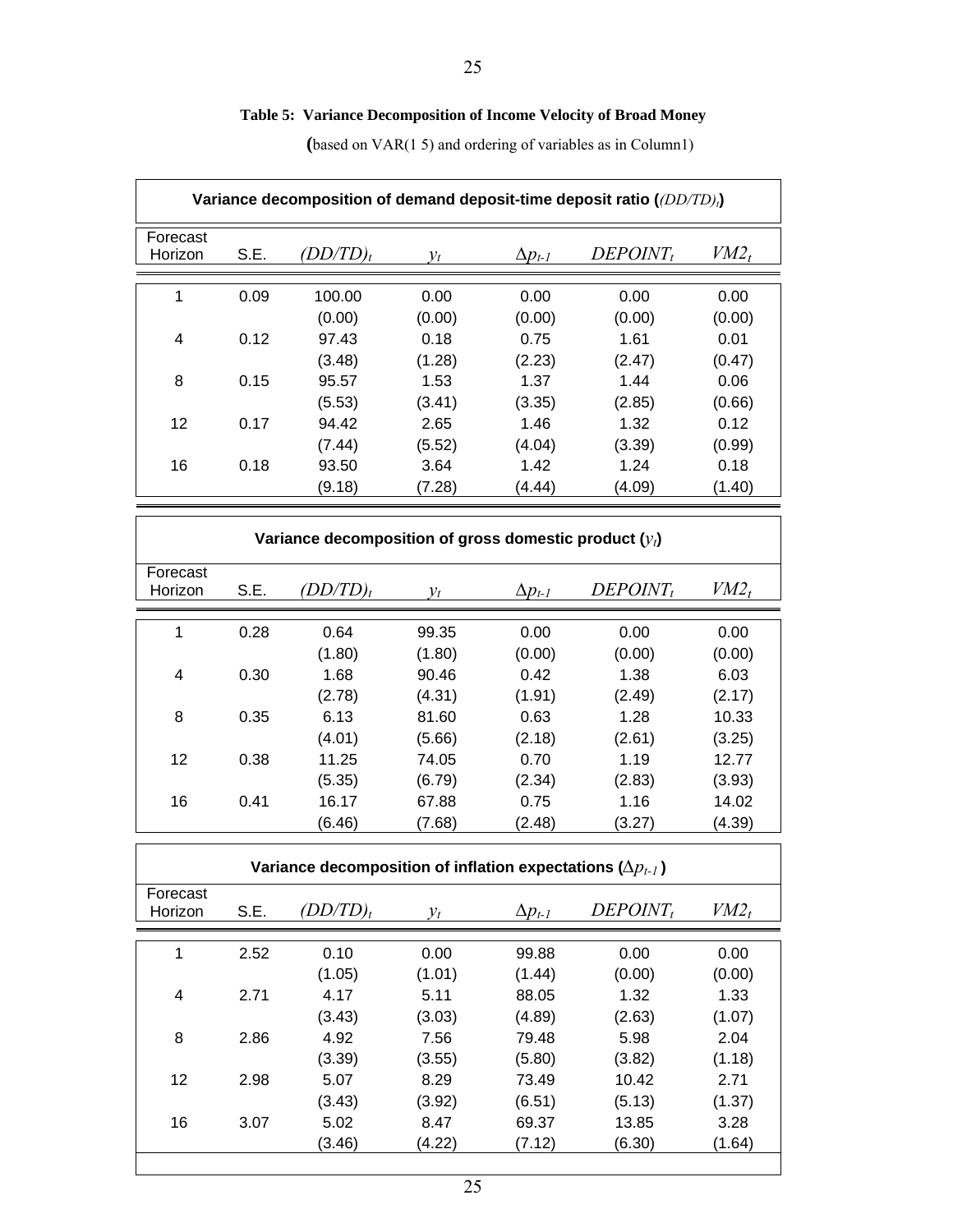| Variance decomposition of deposit interest rate ( $DEPOINT_i$ ) |      |          |                 |                  |             |         |  |
|-----------------------------------------------------------------|------|----------|-----------------|------------------|-------------|---------|--|
| Forecast<br>Horizon                                             | S.E. | (DD/TD), | $\mathcal{V}_t$ | $\Delta p_{t-1}$ | $DEPOINT_t$ | $VM2_t$ |  |
| 1                                                               | 0.50 | 0.32     | 0.00            | 5.51             | 94.15       | 0.00    |  |
|                                                                 |      | (1.26)   | (0.97)          | (3.66)           | (3.90)      | (0.00)  |  |
| 4                                                               | 1.14 | 1.23     | 0.06            | 5.53             | 93.09       | 0.07    |  |
|                                                                 |      | (3.10)   | (1.61)          | (4.84)           | (5.74)      | (0.33)  |  |
| 8                                                               | 1.63 | 1.71     | 0.04            | 8.36             | 89.81       | 0.06    |  |
|                                                                 |      | (3.82)   | (2.80)          | (7.43)           | (8.69)      | (0.59)  |  |
| $12 \overline{ }$                                               | 1.94 | 2.31     | 0.03            | 9.82             | 87.67       | 0.15    |  |
|                                                                 |      | (4.56)   | (4.21)          | (8.97)           | (10.96)     | (1.16)  |  |
| 16                                                              | 2.13 | 2.79     | 0.03            | 10.61            | 86.22       | 0.33    |  |
|                                                                 |      | (5.16)   | (5.54)          | (9.80)           | (12.63)     | (1.95)  |  |

| Forecast          |      | $(DD/TD)_t$ |        |                  | $DEPOINT_t$ | $VM2_t$ |
|-------------------|------|-------------|--------|------------------|-------------|---------|
| Horizon           | S.E. |             | $y_t$  | $\Delta p_{t-1}$ |             |         |
| 1                 | 0.16 | 0.36        | 8.18   | 0.25             | 0.01        | 91.18   |
|                   |      | (1.43)      | (4.31) | (1.24)           | (0.85)      | (4.64)  |
| 4                 | 0.16 | 0.90        | 8.57   | 2.42             | 1.31        | 86.78   |
|                   |      | (2.15)      | (3.80) | (2.86)           | (2.76)      | (5.09)  |
| 8                 | 0.23 | 2.20        | 18.74  | 1.96             | 1.73        | 75.35   |
|                   |      | (2.69)      | (5.31) | (2.78)           | (3.11)      | (6.31)  |
| $12 \overline{ }$ | 0.27 | 3.74        | 22.79  | 1.72             | 2.21        | 69.51   |
|                   |      | (3.46)      | (6.21) | (2.8)            | (3.70)      | (7.33)  |
| 16                | 0.30 | 15.39       | 34.42  | 1.59             | 2.76        | 45.82   |
|                   |      | (4.24)      | (6.85) | (3.05)           | (4.44)      | (8.14)  |
|                   |      |             |        |                  |             |         |
|                   |      |             |        |                  |             |         |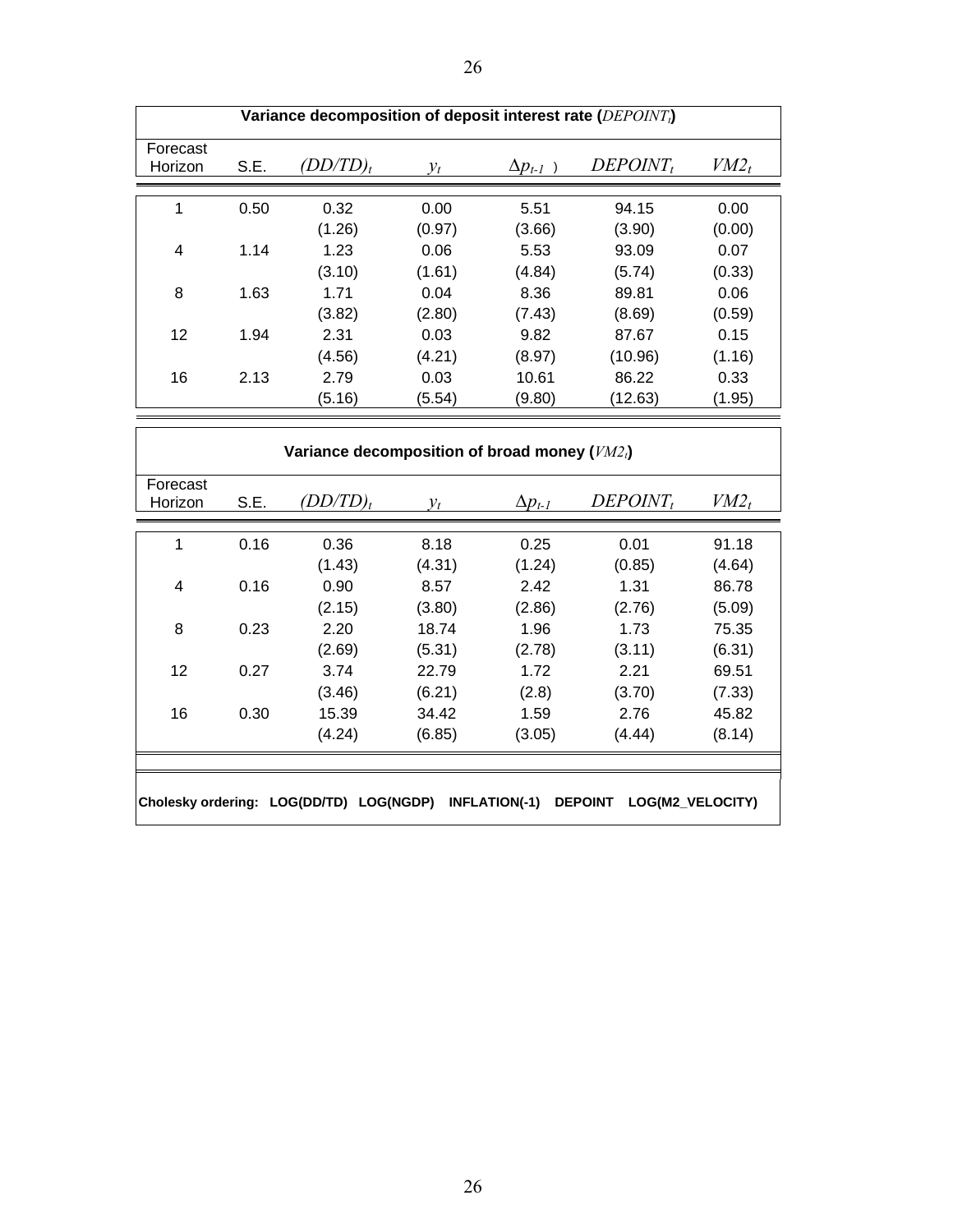# **Table 6: Variance Decomposition of Income Velocity of Narrow Money**

| Variance decomposition of currency-deposit ratio $((C/D)_t)$ |      |           |                 |                  |             |         |  |  |
|--------------------------------------------------------------|------|-----------|-----------------|------------------|-------------|---------|--|--|
| Forecast<br>Horizon                                          | S.E. | $(C/D)_t$ | $y_t$           | $\Delta p_{t-1}$ | $DEPOINT_t$ | $VMI_t$ |  |  |
|                                                              |      |           |                 |                  |             |         |  |  |
| 1                                                            | 0.05 | 100.00    | 0.00            | 0.00             | 0.00        | 0.00    |  |  |
|                                                              |      | (0.00)    | (0.00)          | (0.00)           | (0.00)      | (0.00)  |  |  |
| 4                                                            | 0.06 | 88.22     | 1.06            | 1.37             | 3.94        | 5.39    |  |  |
|                                                              |      | (6.25)    | (2.10)          | (2.78)           | (3.57)      | (4.14)  |  |  |
| 8                                                            | 0.08 | 65.27     | 4.12            | 5.28             | 13.30       | 12.00   |  |  |
|                                                              |      | (9.83)    | (3.58)          | (5.99)           | (7.16)      | (6.84)  |  |  |
| 12                                                           | 0.10 | 47.40     | 8.70            | 9.55             | 20.67       | 13.66   |  |  |
|                                                              |      | (10.71)   | (5.57)          | (8.37)           | (9.59)      | (8.03)  |  |  |
| 16                                                           | 0.12 | 36.54     | 13.87           | 12.30            | 24.75       | 12.51   |  |  |
|                                                              |      | (10.37)   | (7.64           | (9.81)           | (11.22)     | (8.23)  |  |  |
|                                                              |      |           |                 |                  |             |         |  |  |
| Variance decomposition of gross domestic product $(y_t)$     |      |           |                 |                  |             |         |  |  |
| Forecast<br>Horizon                                          | S.E. | $(C/D)_t$ | $\mathcal{V}_t$ | $\Delta p_{t-1}$ | $DEPOINT_t$ | $VMI_t$ |  |  |

(based on VAR(1 5) and ordering of variables as in column 1)

| Variance decomposition of gross domestic product $(y_i)$ |      |           |        |                  |             |         |  |  |
|----------------------------------------------------------|------|-----------|--------|------------------|-------------|---------|--|--|
| Forecast<br>Horizon                                      | S.E. | $(C/D)_t$ | $v_t$  | $\Delta p_{t-1}$ | $DEPOINT_t$ | $VMI_t$ |  |  |
|                                                          |      |           |        |                  |             |         |  |  |
| 1                                                        | 0.28 | 0.24      | 99.75  | 0.00             | 0.00        | 0.00    |  |  |
|                                                          |      | (1.19)    | (1.19) | (0.00)           | (0.00)      | (0.00)  |  |  |
| 4                                                        | 0.31 | 1.74      | 91.00  | 1.63             | 1.29        | 4.32    |  |  |
|                                                          |      | (3.04)    | (5.51) | (2.71)           | (2.44)      | (3.59)  |  |  |
| 8                                                        | 0.38 | 2.32      | 89.13  | 1.74             | 1.07        | 5.71    |  |  |
|                                                          |      | (3.88)    | (6.10) | (3.10)           | (2.55)      | (3.65)  |  |  |
| $12 \overline{ }$                                        | 0.43 | 2.60      | 88.69  | 1.74             | 0.93        | 6.01    |  |  |
|                                                          |      | (4.61)    | (6.97) | (3.73)           | (2.94)      | (3.70)  |  |  |
| 16                                                       | 0.47 | 2.70      | 88.68  | 1.75             | 0.83        | 6.01    |  |  |
|                                                          |      | (5.18)    | (7.98) | (4.46)           | (3.49)      | (3.89)  |  |  |

| Variance decomposition of inflation expectations $(\Delta p_{L})$ |      |           |                 |                  |             |         |  |
|-------------------------------------------------------------------|------|-----------|-----------------|------------------|-------------|---------|--|
| Forecast<br>Horizon                                               | S.E. | $(C/D)_t$ | $\mathcal{V}_t$ | $\Delta p_{t-1}$ | $DEPOINT_t$ | $VMI_t$ |  |
| 1                                                                 | 2.6  | 1.53      | 0.28            | 98.18            | 0.00        | 0.00    |  |
|                                                                   |      | (2.07)    | (1.20)          | (2.37)           | (0.00)      | (0.00)  |  |
| 4                                                                 | 2.87 | 2.32      | 8.406           | 86.44            | 2.00        | 0.81    |  |
|                                                                   |      | (2.82)    | (4.12)          | (5.53)           | (3.13)      | (1.64)  |  |
| 8                                                                 | 3.04 | 4.24      | 11.01           | 78.04            | 5.71        | 0.98    |  |
|                                                                   |      | (3.43)    | (4.25)          | (6.60)           | (4.51)      | (1.86)  |  |
| 12                                                                | 3.15 | 4.62      | 11.93           | 72.79            | 9.31        | 1.33    |  |
|                                                                   |      | (3.76)    | (4.38)          | (7.22)           | (5.51)      | (2.12)  |  |
| 16                                                                | 3.25 | 4.71      | 12.34           | 69.30            | 12.08       | 1.55    |  |
|                                                                   |      | (4.01)    | (4.51)          | (7.73)           | (6.32)      | (2.31)  |  |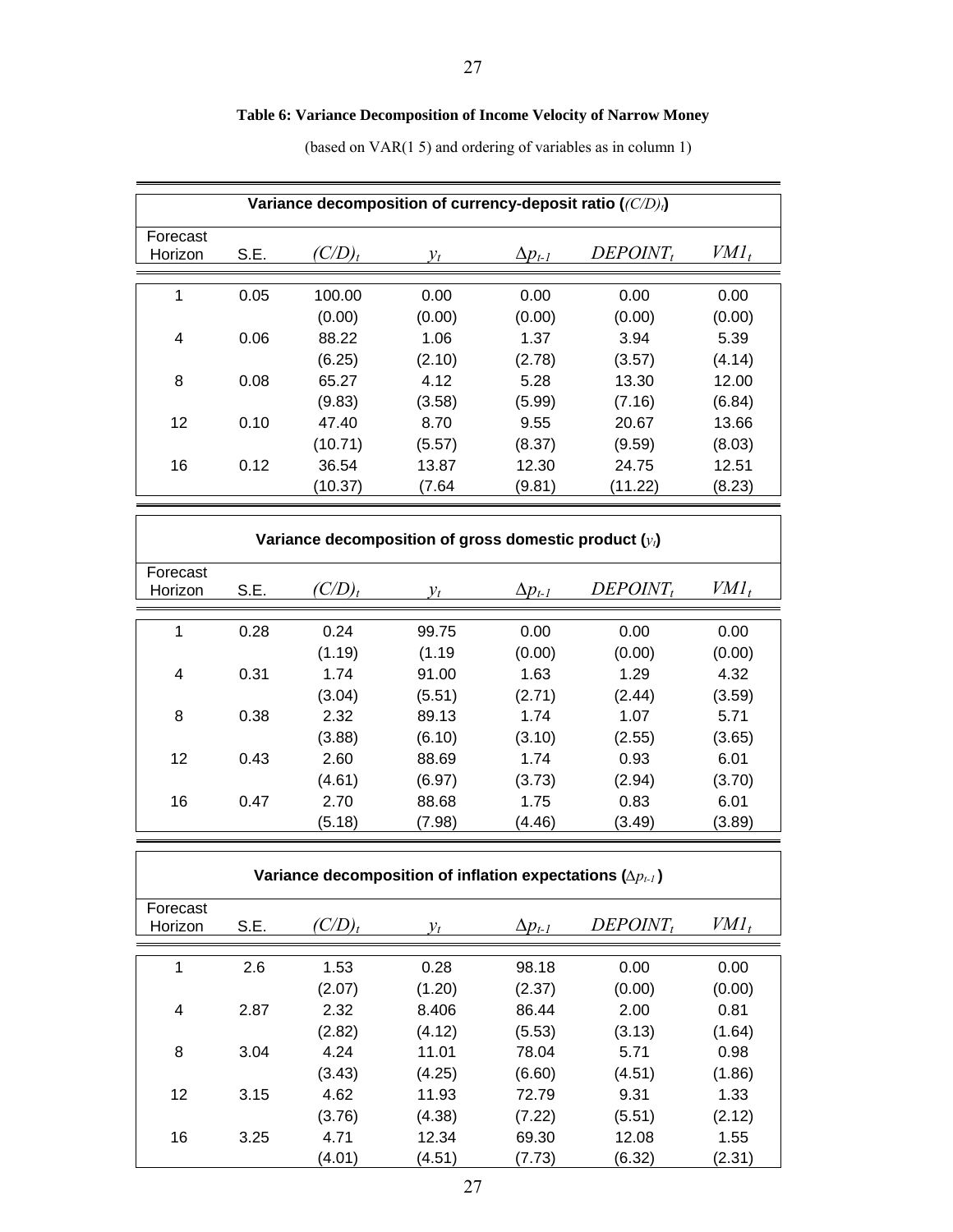| Variance decomposition of deposit interest rate (DEPOINT <sub>i</sub> )                        |      |                                                  |        |                  |             |          |  |
|------------------------------------------------------------------------------------------------|------|--------------------------------------------------|--------|------------------|-------------|----------|--|
| Forecast<br>Horizon                                                                            | S.E. | $(C/D)_t$                                        | $y_t$  | $\Delta p_{t-1}$ | $DEPOINT_t$ | $VMI_t$  |  |
| $\mathbf{1}$                                                                                   | 0.50 | 0.39                                             | 0.04   | 5.85             | 93.70       | 0.00     |  |
|                                                                                                |      | (1.46)                                           | (0.99) | (3.73)           | (4.07)      | (0.00)   |  |
| $\overline{\mathbf{4}}$                                                                        | 1.12 | 0.19                                             | 0.045  | 4.10             | 95.52       | 0.13     |  |
|                                                                                                |      | (2.47)                                           | (1.83) | (4.75)           | (5.60)      | (1.25)   |  |
| 8                                                                                              | 1.58 | 0.64                                             | 0.17   | 8.44             | 90.58       | 0.15     |  |
|                                                                                                |      | (4.13)                                           | (2.18) | (8.23)           | (9.35)      | (2.47)   |  |
| 12                                                                                             | 1.92 | 1.44                                             | 0.55   | 12.43            | 85.43       | 0.12     |  |
|                                                                                                |      | (5.77)                                           | (2.75) | (10.86)          | (12.15)     | (3.51)   |  |
| 16                                                                                             | 2.15 | 2.17                                             | 1.09   | 14.45            | 82.05       | 0.21     |  |
|                                                                                                |      | (7.18)                                           | (3.51) | (12.32)          | (14.02)     | (4.43)   |  |
|                                                                                                |      |                                                  |        |                  |             |          |  |
|                                                                                                |      | Variance decomposition of narrow money $(VMI_t)$ |        |                  |             |          |  |
| Forecast<br>Horizon                                                                            | S.E. | $\frac{C}{D_t}$ $y_t$                            |        | $\Delta p_{t-1}$ | $DEPOINT_t$ | $VMI_t$  |  |
| $\mathbf{1}$                                                                                   | 0.13 | 0.07                                             | 3.75   | 0.82             | 0.37        | 94.97005 |  |
|                                                                                                |      | (1.04)                                           | (3.19) | (1.70)           | (1.26)      | (3.79)   |  |
| $\overline{4}$                                                                                 | 0.14 | 8.05                                             | 3.97   | 4.76             | 0.38        | 82.81    |  |
|                                                                                                |      | (5.19)                                           | (2.95) | (3.65)           | (2.03)      | (6.42)   |  |
| 8                                                                                              | 0.18 | 7.53                                             | 13.01  | 5.32             | 1.86        | 72.26    |  |
|                                                                                                |      | (5.19)                                           | (4.78) | (3.87)           | (2.72)      | (6.88)   |  |
| 12                                                                                             | 0.21 | 7.43                                             | 17.41  | 5.60             | 3.00        | 66.54    |  |
|                                                                                                |      | (5.38)                                           | (5.77) | (4.12)           | (3.27)      | (7.42)   |  |
| 16                                                                                             | 0.22 | 17.90                                            | 29.82  | 5.70             | 3.58        | 42.98    |  |
|                                                                                                |      | (5.93)                                           | (6.34) | (4.27)           | (3.72)      | (7.88)   |  |
|                                                                                                |      |                                                  |        |                  |             |          |  |
| Cholesky ordering: LOG(C/D) LOG(NGDP)<br>INFLATION95(-1)<br>LOG(M1_VELOCITY)<br><b>DEPOINT</b> |      |                                                  |        |                  |             |          |  |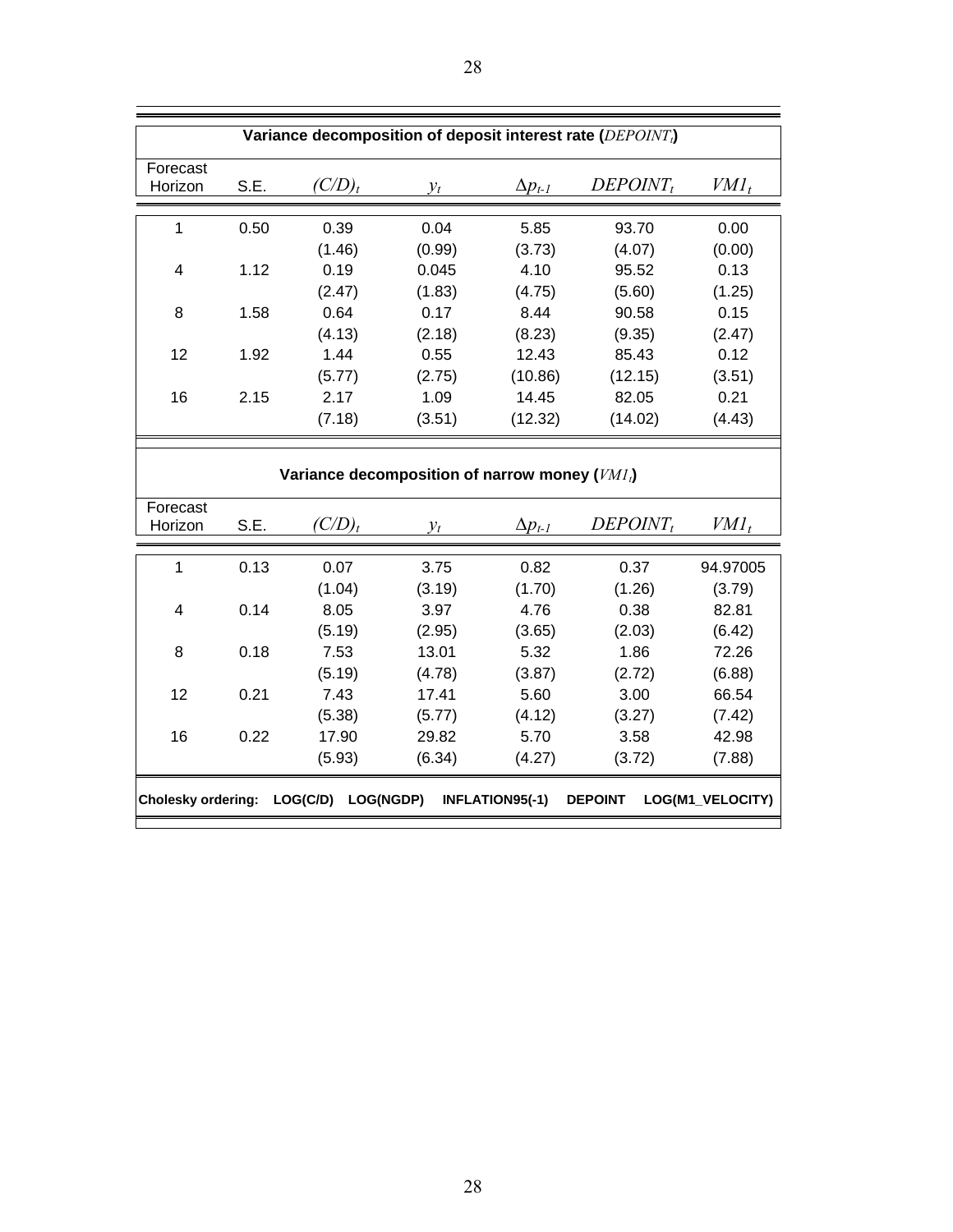# **Table 7: Variance Decomposition of Income Velocity of Narrow Money**

| Variance decomposition of demand deposit-time deposit ratio ((DD/TD).) |      |            |        |                  |             |         |  |  |
|------------------------------------------------------------------------|------|------------|--------|------------------|-------------|---------|--|--|
| Forecast<br>Horizon                                                    | S.E. | $DD/TD)_t$ | $v_t$  | $\Delta p_{t-1}$ | $DEPOINT_t$ | $VMI_t$ |  |  |
|                                                                        |      |            |        |                  |             |         |  |  |
| 1                                                                      | 0.09 | 100.00     | 0.00   | 0.00             | 0.00        | 0.00    |  |  |
|                                                                        |      | (0.00)     | (0.00) | (0.00)           | (0.00)      | (0.00)  |  |  |
| 4                                                                      | 0.12 | 96.33      | 0.97   | 0.60             | 1.55        | 0.52    |  |  |
|                                                                        |      | (4.29)     | (2.18) | (2.16)           | (2.32)      | (1.99)  |  |  |
| 8                                                                      | 0.16 | 93.53      | 2.51   | 0.99             | 1.92        | 1.03    |  |  |
|                                                                        |      | (6.66)     | (3.55) | (3.43)           | (3.14)      | (3.16)  |  |  |
| $12 \overline{ }$                                                      | 0.18 | 92.39      | 3.62   | 0.94             | 1.87        | 1.15    |  |  |
|                                                                        |      | (8.25)     | (4.82) | (4.23)           | (3.63)      | (4.02)  |  |  |
| 16                                                                     | 0.20 | 91.73      | 4.48   | 0.87             | 1.77        | 1.13    |  |  |
|                                                                        |      | (9.44)     | (5.78) | (4.78)           | (4.19)      | (4.69)  |  |  |

(based on VAR(1 5) and ordering of variables as in column 1)

| Variance decomposition of gross domestic product $(y_i)$ |      |          |        |                  |             |         |  |  |
|----------------------------------------------------------|------|----------|--------|------------------|-------------|---------|--|--|
| Forecast<br>Horizon                                      | S.E. | (DD/TD), | $v_t$  | $\Delta p_{t-1}$ | $DEPOINT_t$ | $VMI_t$ |  |  |
| 1                                                        | 0.27 | 1.11     | 98.88  | 0.00             | 0.00        | 0.00    |  |  |
|                                                          |      | (1.99)   | (1.99) | (0.00)           | (0.00)      | (0.00)  |  |  |
| 4                                                        | 0.29 | 1.89     | 87.80  | 0.79             | 1.15        | 8.34    |  |  |
|                                                          |      | (2.97)   | (5.60) | (2.17)           | (2.42)      | (4.32)  |  |  |
| 8                                                        | 0.34 | 6.46     | 77.71  | 1.25             | 1.23        | 13.33   |  |  |
|                                                          |      | (4.66)   | (7.26) | (2.50)           | (2.66)      | (5.72)  |  |  |
| 12                                                       | 0.37 | 11.08    | 71.35  | 1.44             | 1.21        | 14.89   |  |  |
|                                                          |      | (6.41)   | (8.37) | (2.74)           | (2.98)      | (6.58)  |  |  |
| 16                                                       | 0.40 | 15.16    | 66.85  | 1.51             | 1.18        | 15.26   |  |  |
|                                                          |      | (7.89)   | (9.21) | (3.01)           | (3.46)      | (7.14)  |  |  |

| Variance decomposition of inflation expectations $(\Delta p_{t-1})$ |      |         |        |                  |             |         |  |  |
|---------------------------------------------------------------------|------|---------|--------|------------------|-------------|---------|--|--|
| Forecast<br>Horizon                                                 | S.E. | DD/TD), | $v_t$  | $\Delta p_{t-1}$ | $DEPOINT_t$ | $VMI_t$ |  |  |
| 1                                                                   | 2.58 | 0.00    | 0.04   | 99.95            | 0.00        | 0.00    |  |  |
|                                                                     |      | (0.94)  | (1.03) | (1.39)           | (0.00)      | (0.00)  |  |  |
| 4                                                                   | 2.75 | 3.36    | 4.11   | 90.22            | 1.71        | 0.57    |  |  |
|                                                                     |      | (3.37)  | (3.04) | (4.81)           | (2.72)      | (1.60)  |  |  |
| 8                                                                   | 2.92 | 5.30    | 5.91   | 80.78            | 6.61        | 1.38    |  |  |
|                                                                     |      | (3.87)  | (3.28) | (5.79)           | (4.07)      | (2.42)  |  |  |
| $12 \overline{ }$                                                   | 3.03 | 5.39    | 6.17   | 75.35            | 11.29       | 1.78    |  |  |
|                                                                     |      | (3.91)  | (3.32) | (6.33)           | (5.17)      | (2.73)  |  |  |
| 16                                                                  | 3.13 | 5.17    | 6.21   | 71.60            | 15.02       | 1.98    |  |  |
|                                                                     |      | (3.87)  | (3.30) | (6.94)           | (6.25)      | (2.95)  |  |  |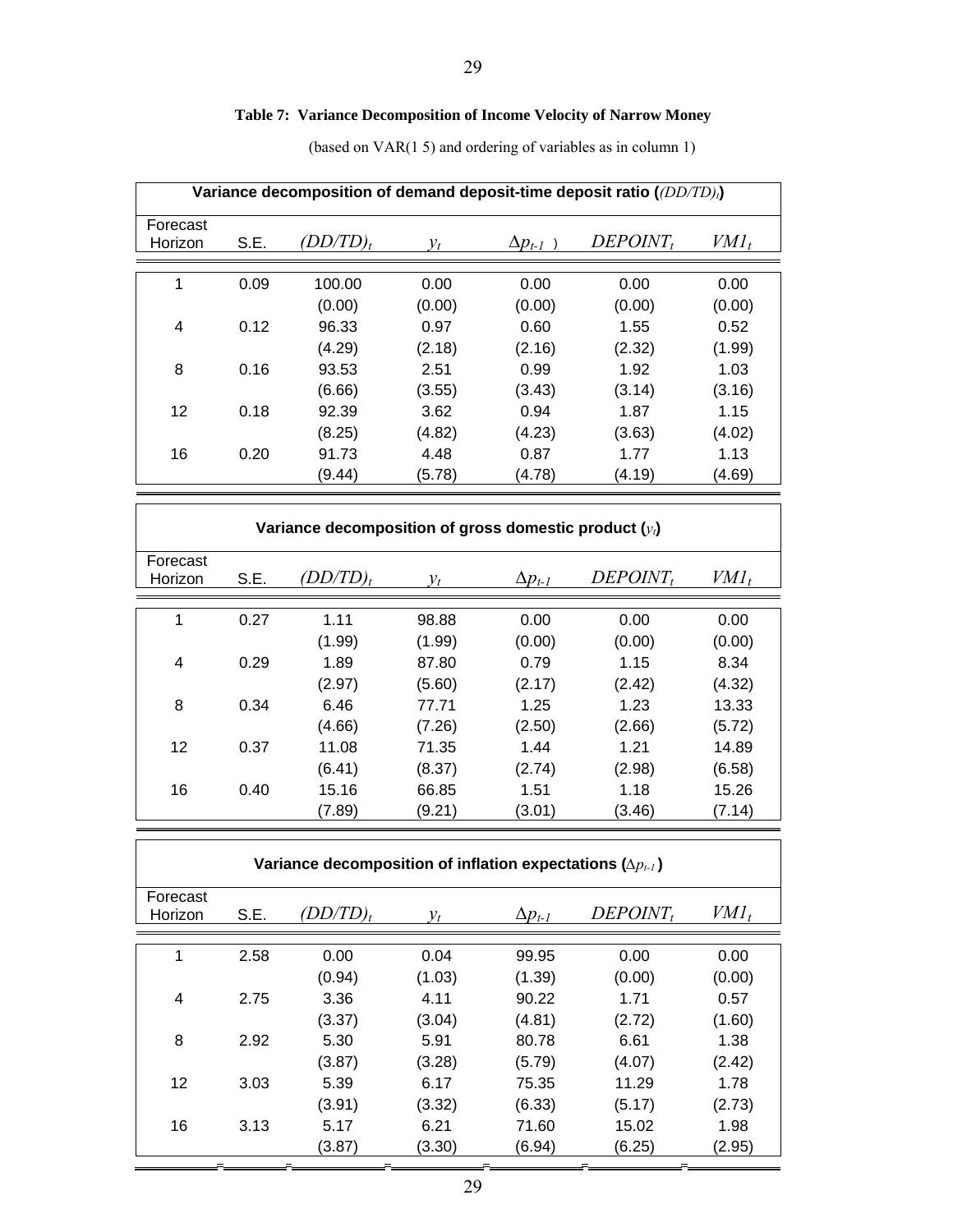| Variance decomposition of deposit interest rate (DEPOINT <sub>i</sub> ) |                                                                                   |                                               |        |                  |             |         |  |  |
|-------------------------------------------------------------------------|-----------------------------------------------------------------------------------|-----------------------------------------------|--------|------------------|-------------|---------|--|--|
| Forecast<br>Horizon                                                     | S.E.                                                                              | $(DD/TD)_t$                                   | $y_t$  | $\Delta p_{t-I}$ | $DEPOINT_t$ | $VMI_t$ |  |  |
| $\mathbf{1}$                                                            | 0.51                                                                              | 0.56                                          | 0.00   | 6.37             | 93.05       | 0.00    |  |  |
|                                                                         |                                                                                   | (1.51)                                        | (0.94) | (3.87)           | (4.24)      | (0.00)  |  |  |
| $\overline{\mathbf{4}}$                                                 | 1.15                                                                              | 2.08                                          | 0.05   | 4.92             | 92.82       | 0.11    |  |  |
|                                                                         |                                                                                   | (3.86)                                        | (1.86) | (4.83)           | (6.46)      | (1.42)  |  |  |
| 8                                                                       | 1.65                                                                              | 3.60                                          | 0.07   | 10.30            | 85.80       | 0.21    |  |  |
|                                                                         |                                                                                   | (5.84)                                        | (2.70) | (8.52)           | (10.66)     | (3.13)  |  |  |
| 12                                                                      | 2.00                                                                              | 4.52                                          | 0.21   | 14.30            | 80.55       | 0.39    |  |  |
|                                                                         |                                                                                   | (6.88)                                        | (3.44) | (10.69)          | (13.22)     | (4.74)  |  |  |
| 16                                                                      | 2.25                                                                              | 5.55                                          | 0.47   | 16.24            | 77.15       | 0.57    |  |  |
|                                                                         |                                                                                   | (7.75)                                        | (4.06) | (11.76)          | (14.95)     | (6.04)  |  |  |
|                                                                         |                                                                                   |                                               |        |                  |             |         |  |  |
|                                                                         |                                                                                   | Variance decomposition of narrow money (VMI,) |        |                  |             |         |  |  |
| Forecast<br>Horizon                                                     | S.E.                                                                              | $(DD/TD)_t$                                   | $y_t$  | $\Delta p_{t-I}$ | $DEPOINT_t$ | $VMI_t$ |  |  |
| $\mathbf{1}$                                                            | 0.13                                                                              | 2.79                                          | 3.53   | 1.11             | 0.33        | 92.2    |  |  |
|                                                                         |                                                                                   | (2.87)                                        | (3.17) | (1.72)           | (1.17)      | (4.51)  |  |  |
| $\overline{4}$                                                          | 0.15                                                                              | 4.57                                          | 5.61   | 3.93             | 0.35        | 85.51   |  |  |
|                                                                         |                                                                                   | (4.32)                                        | (3.68) | (3.37)           | (2.18)      | (6.00)  |  |  |
| 8                                                                       | 0.19                                                                              | 4.21                                          | 15.09  | 4.66             | 1.59        | 74.41   |  |  |
|                                                                         |                                                                                   | (4.16)                                        | (5.14) | (3.57)           | (2.85)      | (6.85)  |  |  |
| 12                                                                      | 0.21                                                                              | 4.04                                          | 19.13  | 5.20             | 2.22        | 69.38   |  |  |
|                                                                         |                                                                                   | (4.19)                                        | (6.03) | (3.92)           | (3.27)      | (7.58)  |  |  |
| 16                                                                      | 0.23                                                                              | 13.80                                         | 31.48  | 5.50             | 2.62        | 46.57   |  |  |
|                                                                         |                                                                                   | (4.28)                                        | (6.59) | (4.17)           | (3.61)      | (8.03)  |  |  |
|                                                                         | Cholesky ordering: LOG(DD/TD) LOG(NGDP) INFLATION(-1)<br>DEPOINT LOG(M1_VELOCITY) |                                               |        |                  |             |         |  |  |

**Note:** Symbols for the variables in column 1 are those explained in the footnote of Table 1. The standard errors of variance decompositions (VDC) are estimated using the Monte Carlo simulations described in the E-VIEWS manual. The estimates are based on 1,000 random draws, which are made directly from the posterior distribution of the VAR coefficients [see Runkle (1987), Sims (1987)]. The usual two standard error (2SE) criterion is used to judge the statistical significance of an estimated VDC.